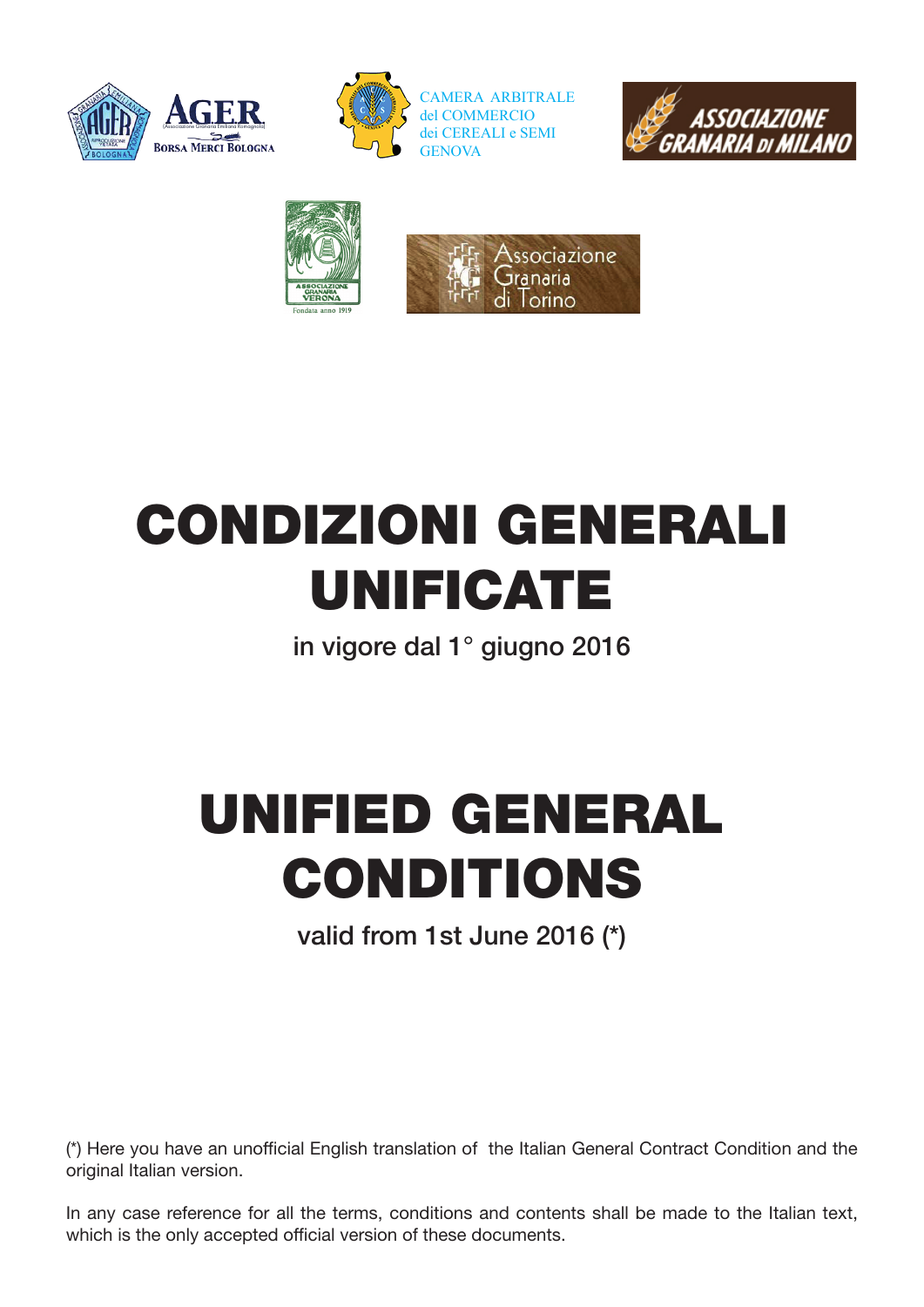







# CONDIZIONI GENERALI UNIFICATE

# UNIFIED GENERAL CONDITIONS

- ART. 1 AMBITO DI APPLICAZIONE
- ART. 2 COMUNICAZIONI FRA LE PARTI
- ART. 3 FESTIVITA' E COMPUTO DEI TERMINI
- ART. 4 CONDIZIONI DI VENDITA
- ART. 5 QUALITA'
- ART. 6 TOLLERANZE ED ABBUONI
- ART. 7 RECLAMI
- ART. 8 CAMPIONAMENTO
- ART. 9 ANALISI
	- 9.1 METODI
	- 9.2 RICHIESTA DI PRIMA ANALISI
	- 9.3 RICHIESTA DI SECONDA ANALISI
	- 9.4 ATTRIBUZIONE DELLE SPESE
- ART. 10 QUANTITA'
- ART. 11 TERMINI E DISPOSIZIONI PER L'ESECUZIONE DEL CONTRATTO
- ART. 12 MANCATA OSSERVANZA DEI TERMINI DI ESECUZIONE
- ART. 13 LUOGO E MODALITA' DI CONSEGNA
- ART. 14 DIRITTO DI RIFIUTO DELLA MERCE
- ART. 15 PAGAMENTO
	- 15.1 TERMINI
	- 15.2 RICHIESTA DI PAGAMENTO ALLA CONSEGNA 15.3 PAGAMENTI SCADUTI
- ART. 16 INADEMPIENZE
- ART. 17 CAUSE DI FORZA MAGGIORE
- ART. 18 CLAUSOLA COMPROMISSORIA
- ART. 19 ARBITRATO IRRITUALE
- ART. 20 AZIONI I FGALLE FORO COMPETENTE
- 1 APPLICATION AREA
- 2 COMMUNICATION METHODS
- 3 HOLIDAY AND DEADLINES
- 4 SALES TERMS
- 5 QUALITY
- 6 TOLERANCE AND ALLOWANCES
- 7 CLAIMS
- 8 SAMPLING
- 9 ANALYSIS
	- 9.1 METHODS
	- 9.2 FIRST ANALYSIS REQUEST
	- 9.3 SECOND ANALYSIS REQUEST
	- 9.4 CHARGES
- 10 **QUANTITY**
- 11 TERMS AND DISPOSITIONS FOR CONTRACT FULFILMENT
- 12 DEFAULT OF FULFILMENT
- 13 DELIVERY PLACE AND TERMS
- 14 RIGHT TO REFUSE THE GOODS
- 15 PAYMENT TERMS 15.1 TERMS 15.2 PAYMENT AT DELIVERY 15.3 EXPIRED PAYMENT TERMS
- 16 INSOLVENCY
- 17 FORCE MAJEURE
- 18 COMPROMISSORY CLAUSE
- 19 ARBITRATION CLAUSE
- 20 LEGAL PROCEDURE AND COMPETENT FORUM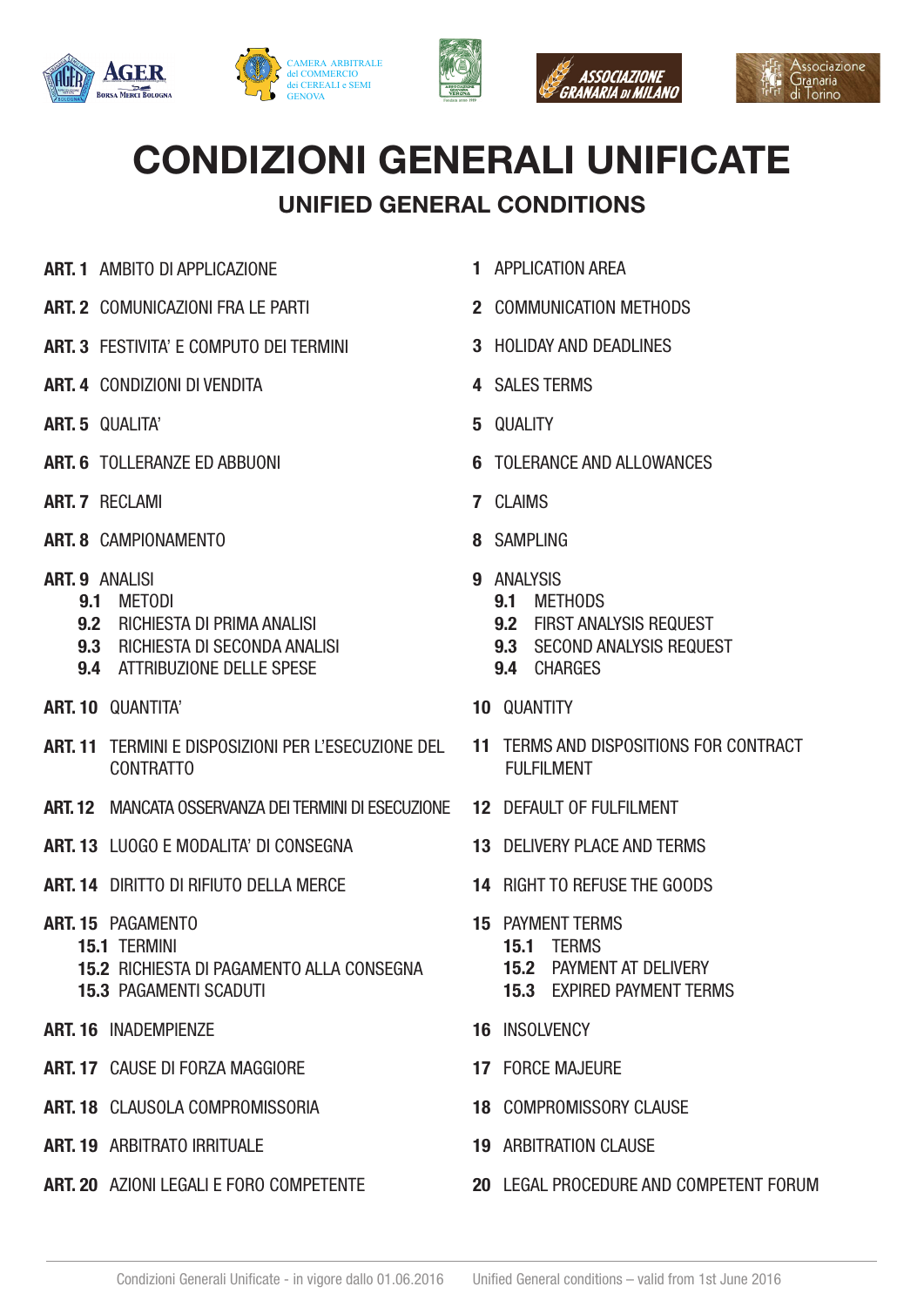









# ART. 1 AMBITO DI APPLICAZIONE

Le presenti Condizioni Generali Unificate costituiscono le condizioni di esecuzione degli scambi commerciali aventi per oggetto merce afferente ai seguenti contratti tipo:

- 101 FRUMENTO TENERO NAZIONALE
- 102 FRUMENTO DURO NAZIONALE
- 103 GRANOTURCO NAZIONALE
- 104 ORZO AVENA SEGALE TRITICALE ED ALTRI CEREALI MINORI
- 105 SORGO NAZIONALE
- 106 MFI ASSI
- 107 POLPE DI BARBABIETOLE DA ZUCCHERO, ESAU-STE ESSICCATE, IN FETTUCCE O PELLETS
- 110 RISI E ROTTURE DI RISO
- 110/BIS RISO LAVORATO PARBOILED
- 121 FARINE DI FRUMENTO TENERO
- 122 SFARINATI DI FRUMENTO DURO
- 129 FARINA DI ERBA MEDICA DISIDRATATA, FIENI ES-SICATI, PAGLIA DI CEREALI DI PRODUZIONE NA-ZIONALE
- 131 SOTTOPRODOTTI DELLA LAVORAZIONE DEL FRU-MENTO TENERO E DURO
- 132 SEMI DI SOIA
- 133 GERME DI GRANOTURCO VINACCIOLI SECCHI SEMI DI POMODORO
- 135 SEMI DI SOIA TOSTATI NON DISOLEATI
- 136 PANNELLI, FARINE DI ESTRAZIONE DI SEMI E FRUTTI OLEOSI ED ALTRI MANGIMI SEMPLICI DI ORIGINE VEGETALE DI PRODUZIONE NAZIONALE

# ART. 2 COMUNICAZIONI FRA LE PARTI

Tutte le comunicazioni tra le parti previste dalle presenti Condizioni Generali Unificate, dovranno essere effettuate mediante uno dei seguenti mezzi: telegramma, raccomandata AR, posta elettronica certificata (PEC) o altri mezzi rapidi che consentano la riscontrabilità di invio e/o ricezione o che siano stati preventivamente ed espressamente concordati tra le parti.

# 1. APPLICATION AREA

These unified General Conditions are the execution basis of the commercial relationships whose goods are related to the below listed contracts

- 101 NATIONAL SOFT WHEAT
- 102 NATIONAL DURUM WHEAT
- 103 NATIONAL CORN
- 104 BARLEY OATS RYE- TRITICALE WHEAT AND OTHER MINOR GRAINS
- 105 NATIONAL SORGHUM
- 106 MOLASSES
- 107 DRIED UN-MOLASSED SUGAR BEET PULP IN PEL-LETS OR IN SLICES
- 110 RICE AND BROKEN RICE
- 110/BIS PARBOILED RICE
- 121 SOFT WHEAT FLOURS
- 122 DURUM WHEAT MEALS
- 129 DRIED ALFALFA MEALS, DRIED HAYLAGE, STRAW FROM NATIONAL GRAINS
- 131 BY-PRODUCTS OF THE PROCESSING OF DURUM/ SOFT WHEAT
- 132 SOY BEANS
- 133 CORN GERM DRIED GRAPESEEDS TOMATO SEEDS
- 135 UN-DEFATTED TOASTED SOYBEANS
- 136 CAKES/MEALS FROM CRUSHING OF OIL SEEDS AND OTHER SIMPLE FEEDS OF NATIONAL VEGE-TAL PRODUCTION

#### 2. COMMUNICATION METHODS

Any communication among the counterparties foreseen in the general conditions has to be made through one of the following communication methods:

telegram, registered post with return receipt, PEC (certified e-email) or any other rapid means which can show a sending and/or reading confirmation or in any case which had been previously and clearly agreed between the counterparties.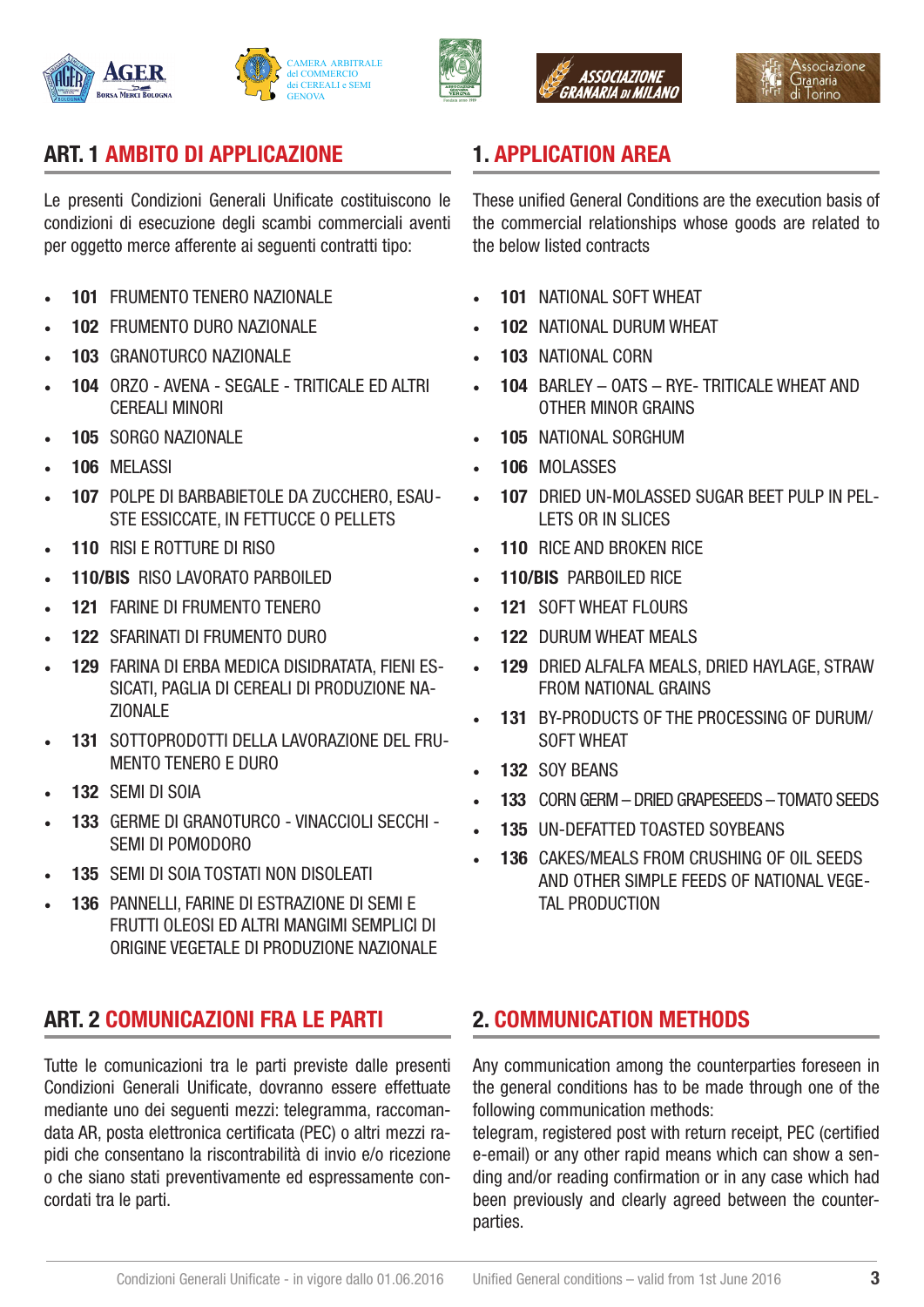









#### ART. 3 FESTIVITA' E COMPUTO DEI TERMINI

Se non diversamente specificato, i termini di tempo sono espressi in giorni lavorativi, ad eccezione del pagamento per il quale s'intendono consecutivi.

Si considerano giorni lavorativi i giorni feriali, ad eccezione del sabato, del 24 e del 31 dicembre.

Sono, inoltre, considerati festivi i giorni dichiarati tali nel luogo di esecuzione del contratto e la parte ivi residente deve darne comunicazione in tempo utile alla controparte, assumendo la responsabilità per eventuali danni dovuti alla mancata comunicazione.

#### 3. HOLIDAY AND DEADLINES

If not otherwise indicated, the time indications have to be considered in working days, except the clause of payment, which has to be considered in consecutive days.

Working days are week-days apart from Saturday and the days of 24th and 31st December.

Furthermore, the officially recognised holidays of the place of execution of the contract shall be non-working days - the resident party has to inform his counterparty in due time and to take responsibility for any potential damages in case of lack of communication.

#### ART. 4 CONDIZIONI DI VENDITA DELLA MERCE

Ogni consegna/ritiro deve considerarsi come contratto separato.

La vendita deve essere fatta con riferimento ad una specifica "destinazione di utilizzo" – alimentare, mangimistico o tecnico – e la merce deve essere conforme, salvo condizioni più restrittive convenute tra le parti, ai requisiti igienico-sanitari richiesti dalle norme comunitarie e nazionali in vigore per i rispettivi impieghi, applicabili alla data di conclusione del contratto.

In caso di contratti a consegna differita, qualora alla data dell'esecuzione sopraggiungessero modifiche delle norme relative a tali requisiti, è fatta salva la facoltà di recesso da entrambe le parti con reciproca rifusione delle eventuali differenze tra il prezzo contrattuale e l'ultimo prezzo di mercato immediatamente antecedente la modifica, salvo che il Venditore non garantisca l'esecuzione sulla base delle nuove norme.

La merce conforme dovrà essere sempre ed in ogni caso ritirata dal Compratore. Il Venditore è in ogni caso responsabile della non conformità della merce consegnata e per eventuali vizi occulti della stessa.

La merce pattuita precisando una caratteristica seguita dalla specifica massimo/minimo non deve essere superiore/inferiore, al limite convenuto. In caso contrario il Compratore ha il diritto di rifiutare la merce.

# ART. 5 QUALITÀ

Per merce sana s'intende merce:

- a. esente da odori anomali
- b. non riscaldata né fermentata;

#### 4. SALES TERMS OF THE GOODS

Each delivery/collection must be considered as a separate contract.

Each sale must be done with reference to a specific use (for human consumption, for zoo-technical use or for technical destination) and the goods must be in compliance with the hygienic-sanitary parameters of the EU and national regulations, valid at the time of the making of the business contract, if no stricter conditions have been agreed by the parties.

In case of contracts based upon postponed deliveries, if at the time of their execution some modifications have been made for the parameters mentioned in these regulations, both parties have the possibilities of cancelling the contract with reciprocal acknowledgment of the potential price difference between the contract price and the latest market price which was valid just before the modifications – unless the Seller guarantees the execution on the basis of the new rules.

In any case, the goods which are in compliance with contract parameters shall always be collected by the Buyer. But in any case, the Seller will be responsible for non-conformity/potential hidden defects of the goods.

In case of sale of goods bases on a maximum/minimum parameter, the goods themselves cannot be over/below the agreed parameter. Otherwise the Buyer will have the right to refuse the goods.

#### 5. QUALITY

The goods are considered "sound" when:

- a. free from unusual smell
- **b.** They are not either heated or fermented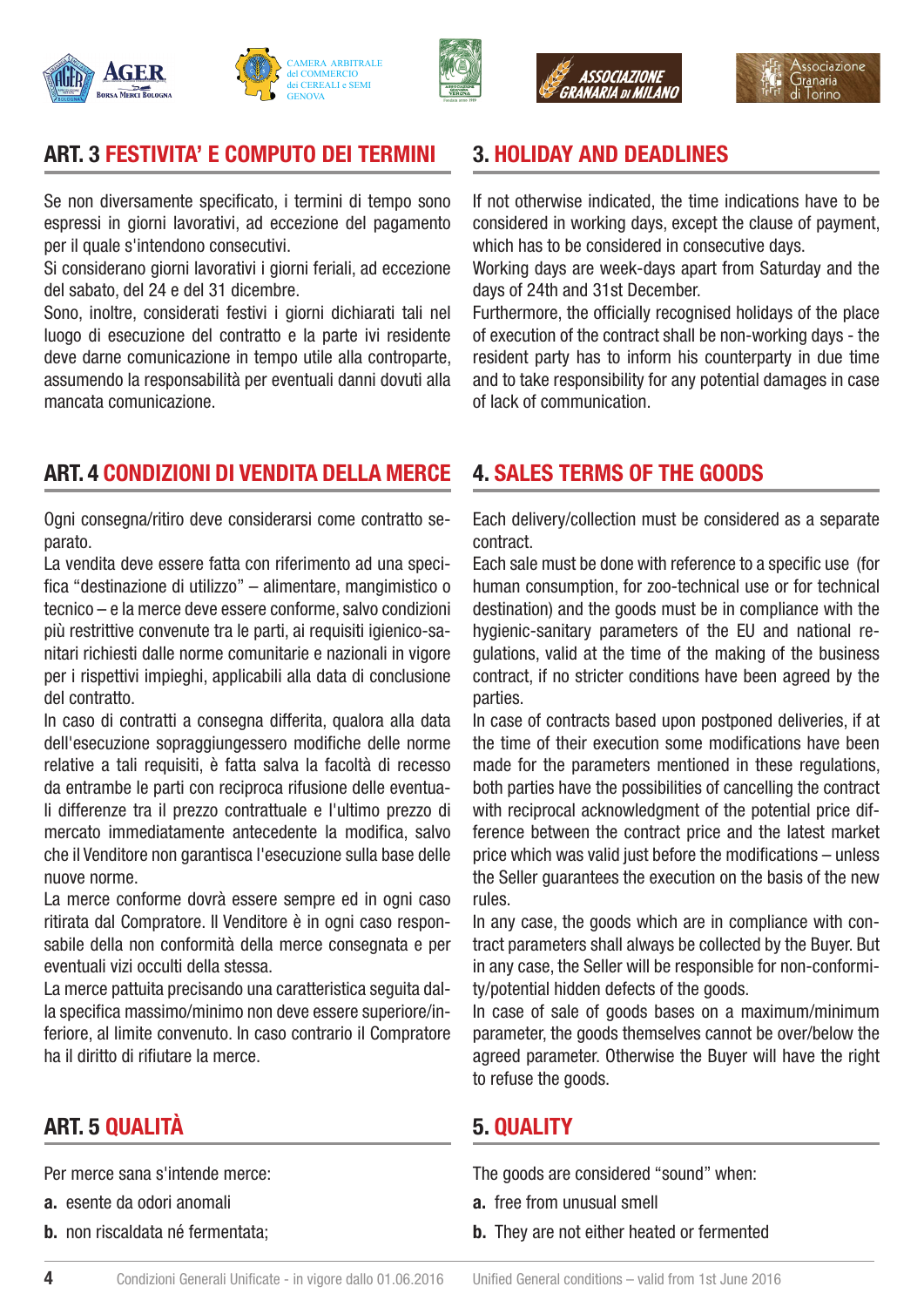









- c. non contaminata oltre le soglie massime stabilite dalle normative vigenti in relazione alla "destinazione di utilizzo" indicata contrattualmente;
- d. priva di infestazioni in atto di animali vivi e di vertebrati morti o loro parti.

La merce venduta secondo "campione reale", la cui dizione va tassativamente espressa, deve corrispondere al campione in base al quale la vendita è stata perfezionata.

La merce venduta secondo "campione-tipo", deve corrispondere alle caratteristiche contrattate, con la tolleranza dell'1% sul valore della merce stessa.

La merce venduta secondo "denominazione" e/o "con caratteristiche", dev'essere conforme alle caratteristiche convenute dalle parti nel contratto.

La merce venduta su "varietà" o "varietà escluse" dev'essere conforme a quanto convenuto dalle parti nel contratto.

# ART. 6 TOLLERANZE ED ABBUONI

Eventuali non conformità ai requisiti della vigente normativa igienico sanitaria applicabile alla data di esecuzione del contratto non possono essere oggetto di alcun abbuono per l'uso espressamente dichiarato. In caso di mancato esercizio del diritto di rifiuto della merce - previsto all'articolo 14 - le deficienze qualitative oltre i limiti di tolleranza sulla base di quanto convenuto nel contratto, saranno materia di esame per l'arbitrato da esperirsi sul campione depositato o sui risultati delle analisi eseguite dal Laboratorio d'analisi convenuto dalle parti nel contratto.

#### ART. 7 RECLAMI

Di qualunque reclamo e/o contestazione che il Compratore intendesse sollevare al Venditore per la merce ricevuta, deve darne comunicazione entro e non oltre :

- 2 (due) giorni successivi al ricevimento della merce; nel caso di "coacervo" successivi all'ultimo ricevimento
- limitatamente ai prodotti "da essiccare", il giorno successivo al ricevimento della merce.

Il reclamo deve contenere, pena la nullità, l'indicazione specifica delle caratteristiche contestate.

Qualora la merce venga consegnata per conto del Venditore da altra ditta, in filiere, il reclamo dev'essere contestualmente inviato per conoscenza anche a chi ha effettuato la consegna.

- c. They are not contaminated beyond the maximum limits established by regulation for the specific use written in the contract.
- d. It has not any current infestations of live animal and dead vertebrates or their parts.

The goods sold basis 'representative sample' (this phrase must be clearly written), have to correspond to the sample supplied for the sale.

The goods sold basis 'sample-type' have to correspond to the agreed contractual characteristics, with a tolerance of 1% on the value of the goods.

The goods sold basis 'specifications' and/or 'with characteristics', must correspond to the characteristics agreed by the parties in the contract.

The goods sold basis 'variety' or 'varieties excluded' have to be in accordance with the conditions agreed by the parties in the contract.

#### 6. TOLERANCE AND ALLOWANCES

In case of non-conformity of the goods with the parameters of the hygienic-sanitary regulations (valid at the time of execution of the contract), no price allowances can be applied in relation to the specific use which has been clearly declared.

Should the refusal right of the goods not be applied (as foreseen by the Art. 14), the quality difference over the tolerance foreseen by the contractual terms shall be settled in arbitration to be executed on the official sample or on the results of the analysis made by the Laboratory agreed in the contract by the parties.

#### 7. CLAIMS

Any claim/dispute concerning the goods received that the Buyer would ask to the Seller has to be sent within:

- 2 (two) working days from the date of the delivery of the goods – in case of 'average quality' from the day of the last delivery.
- The following day from the delivery of the goods if and only if products 'to be dried' are concerned.

In order to be valid the claim must contain the details of the claimed quality parameters.

In case the goods are delivered from another Company for Seller's account, in string, the claim must be sent in copy also to the Company which delivered the goods, for their guidance.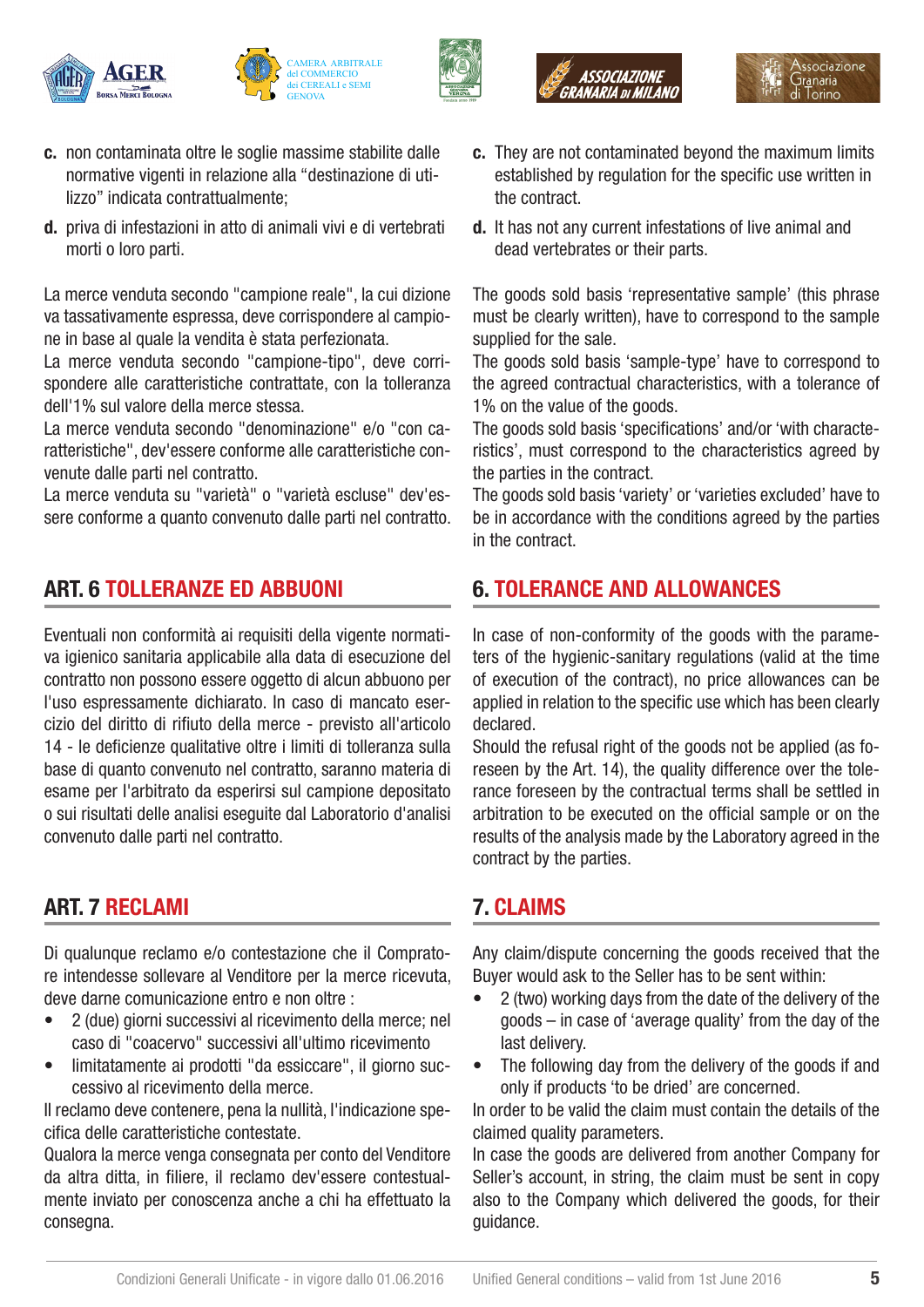







I venditori/compratori intermedi dovranno ritrasmettere tale comunicazione al loro diretto Venditore/Compratore entro 2 giorni successivi a quello di ricevimento della comunicazione.

# ART. 8 CAMPIONAMENTO

L'Addendum Tecnico Campionamento stabilisce le modalità del campionamento e costituisce parte integrante del contratto, salvo diversa pattuizione tra le parti.

Se richiesto, l'onere e l'obbligo del prelevamento dei campioni competono al Venditore per le vendite "franco partenza" ed al Compratore per le vendite "franco arrivo".

Il campionamento dev'essere effettuato, salvo patto contrario, nel luogo di consegna della merce per ogni singolo ricevimento, in contraddittorio fra chi riceve e chi effettua la consegna, siano essi il Venditore od il Compratore oppure, in mancanza di uno di questi, il vettore il quale, anche senza alcuna specifica autorizzazione, rappresenterà ad ogni effetto - nel campionamento - la parte che gli ha affidato il mandato di trasporto.

In caso di rifiuto ad effettuare il campionamento, la parte diligente è autorizzata - dandone immediata comunicazione alla controparte - a procedere al prelevamento e suggellamento dei campioni a mezzo di Mediatore pubblico o di altra persona delegata dall'Associazione cui si riferisce il contratto, o da Autorità civile o giudiziaria più vicina al luogo di partenza od arrivo della merce, addebitando tutte le spese alla parte negligente.

Il Venditore od il consegnatario della merce ritirata oltre i termini di franchigia, è tenuto - se richiesto - ad effettuare il prelevamento dei campioni che saranno validi e vincolanti come quelli prelevati nei termini di franchigia.

La verifica della corretta sigillatura del campione è a cura del Laboratorio che ne riporta specifica menzione nel Rapporto di Prova.

I risultati delle prove sono validi e vincolanti per i contraenti, salvo richiesta di seconda analisi effettuata secondo quanto previsto dall'articolo 9.3.

#### ART. 9 ANALISI

#### 9.1 METODI

Le prove, prima ed eventuale seconda analisi, devono essere effettuate - se non diversamente convenuto tra le parti -

Those Sellers and Buyers who are in string have to forward such communication to their direct Seller/Buyer within the next 2 days following the day of receipt of the communication.

#### 8. SAMPLING

The technical addendum for the sampling settles the sampling method and constitutes a part of the contract, unless otherwise agreed by the parties.

If required, duties and costs of drawing sealed samples are up to the Seller for the sales with parity "free carrier" and up to the Buyer for the sales "carries paid to".

The sampling must be effected, unless expressly otherwise agreed, in the place of delivery of the goods for each delivery, in contradictory between the receiver and the supplier – this could be either Sellers/Buyers or - if they are not present - the forwarder, who shall represent the Party which ordered the transport during the sampling even without a specific authorization.

In case of refusal to draw samples, the diligent Party is authorized (and has to give immediate information to the Counterparty) to proceed to the drawing and the sealing of the samples through a public Broker or another person appointed by the Associazione mentioned in the contract or through another civil or judiciary Authority (the nearest to the place of departure or arrival of the goods) - all the costs will be charged to the negligent party.

If required, the seller or the shipper of the goods collected beyond the granted freetime has to draw samples which will be considered to be valid and binding like the ones drawn during the freetime terms.

The correct sealing of the goods must be verified by the Laboratory, which will have to clearly mention it on the analysis report.

The analysis results are valid and binding for the parties, unless a second analysis is required to be done as per Art. 9.3

# 9. ANALYSIS

#### 9.1 METHODS

The first (if required, the second) analysis shall be performed as per the official method valid at the time of the analysis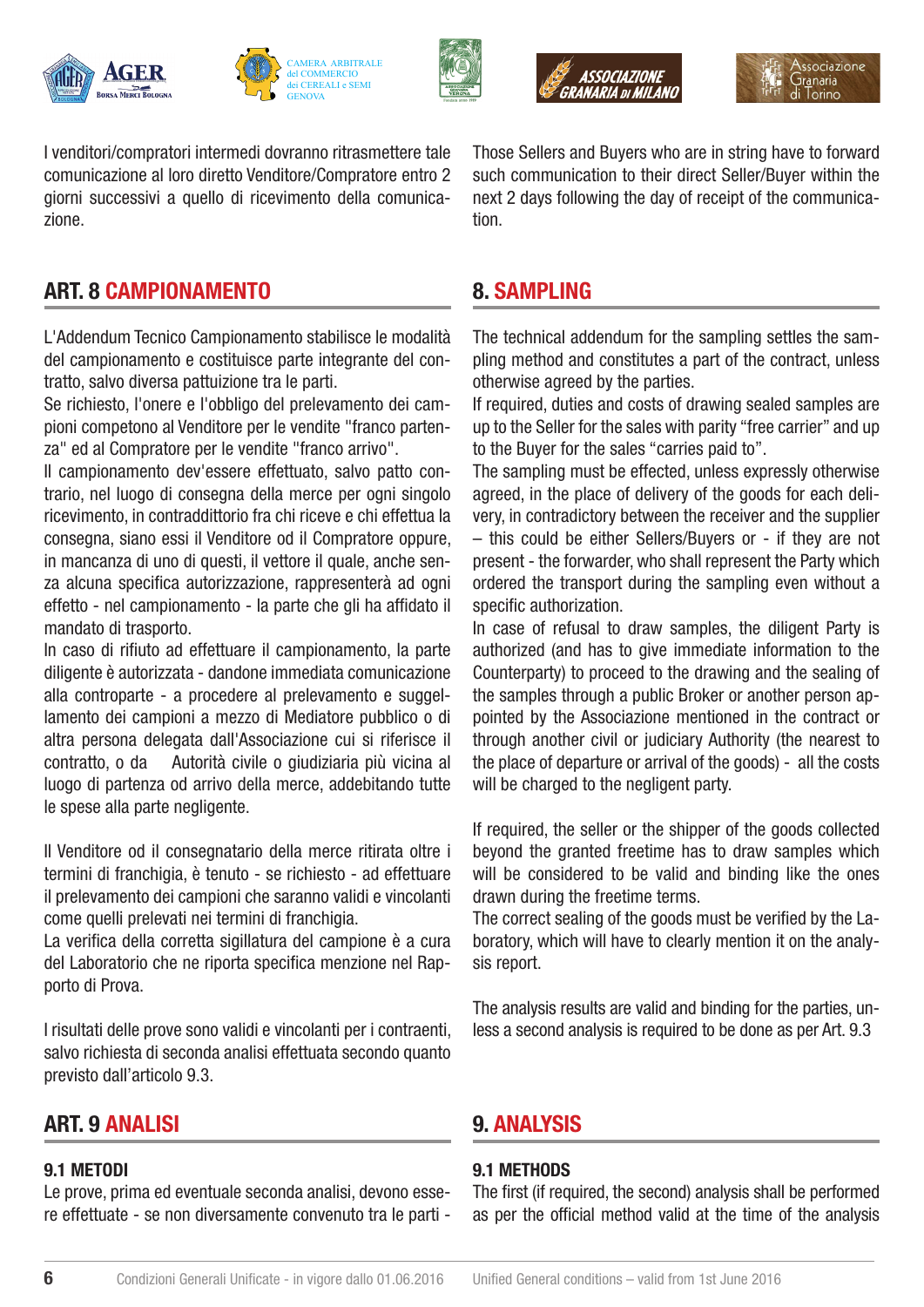







secondo i metodi ufficiali vigenti alla data della richiesta. In mancanza di tali metodi, il Laboratorio procederà secondo le modalità riportate nelle parte speciale dei singoli contratti tipo di pertinenza o secondo altro metodo che il Laboratorio valuterà opportuno.

Per gli oli e grassi saranno applicati i metodi di analisi previsti dalle Norme italiane per il controllo dei Grassi e Derivati (N.G.D.)

I metodi di analisi utilizzati devono essere sempre riportati sul Rapporto di Prova.

#### 9.2 RICHIESTA DI PRIMA ANALISI

Qualora il Compratore intendesse avvalersi della prima analisi della merce, deve darne comunicazione contestuale al Venditore ed il campione o i campioni finali dovranno essere presentati - sotto pena di decadenza – al Laboratorio dell'Associazione indicata in contratto, o ad altro Laboratorio se specificamente convenuto tra le parti, nei termini sotto indicati, decorrenti dal giorno successivo al prelevamento:

- 5 (cinque) giorni se depositati, o 3 (tre) giorni se spediti, facente fede la data di spedizione; per le isole tali termini si unificano in 10 giorni
- 3 (tre) giorni limitatamente ai prodotti "da essiccare".

In caso di coacervo, i predetti termini di tempo decorrono dal giorno successivo all'ultimo prelevamento, eccetto per i prodotti da essiccare.

Copia del rapporto di prova dovrà essere trasmessa al Venditore, a pena di decadenza, entro 2 giorni dal suo ricevimento.

#### 9.3 RICHIESTA DI SECONDA ANALISI

Qualora il Venditore intenda avvalersi della seconda analisi, questa deve avvenire - salvo diverso accordo tra le parti - presso il Laboratorio di riferimento di una delle Associazioni Granarie che adottano le presenti Condizioni Generali

Unificate, dandone comunicazione alla controparte, entro:

- 2 giorni successivi al ricevimento del risultato della prima prova. Il campione dovrà essere presentato entro 5 (cinque) giorni se depositato, o 3 (tre) giorni se spedito, facente fede la data di spedizione
- limitatamente ai prodotti da essiccare, contestualmente alla richiesta di prima prova. Il campione dovrà essere presentato entro 3 (tre) giorni.

In caso di richiesta di seconda prova per caratteristiche igienico sanitarie, l'Associazione Granaria incaricata per la seconda analisi deve assicurare che la stessa sia eseguita da un Laboratorio accreditato per la specifica prova richiesta.

request, unless otherwise agreed between the parts. If these methods are missing, the Laboratory will proceed according to the procedures stated in the special conditions of each single contract type of reference or according to other procedures which the Laboratory will choose as appropriate.

In case of oils and fats: the analysis methods stated in the Italian rules for the supervision of Fats and their by-products (N.G.D.) will be applied.

The analysis method shall always be mentioned on the results report.

#### 9.2 FIRST ANALYSIS REQUEST

If the Buyer intends to avail of the first analysis of the goods, it must give simultaneous notice to the Seller and the final sample/s must be presented - under penalty of fall of the claim – to the Laboratory of the Association indicated in the contract, or to another laboratory if specifically agreed by the parts, as per below terms, starting from the day following the withdrawal:

- 5 ( five) days if hand-given, or three (3 ) days if sent, with proof of the date of shipment; for such terms islands are unified in 10 days
- 3 ( three) days just for the products " to be dried . "

In case of conglomeration sample, the mentioned time limit starts from the day following the collection, except for the products to be dried.

Copy of the analysis report shall be transmitted to the Seller within two days of its receipt, otherwise the claim will fail.

#### 9.3 SECOND ANALYSIS REQUEST

If the Seller intends to avail of the second analysis of the goods (unless otherwise agreed by the parts), this must be done at the reference Laboratory of one of the Grain Associations which accept these Unified General Conditions, with notice given to the other part as per below terms:

- within the 2 days following the receipt of analysis results of the first proof. The sample will have to be produced within 5 (five) days if hand-given , or three (3) days if sent, with proof of the date of shipment;
- with reference to the products " to be dried ", on the same date of the request of the first analysis. The sample must be produced within 3 (three) days.

If the second analysis request is about hygienic-sanitary aspects, the Grain Association in charge of it shall grant that the analysis will be performed by a Laboratory with specific accreditation for this kind of testing.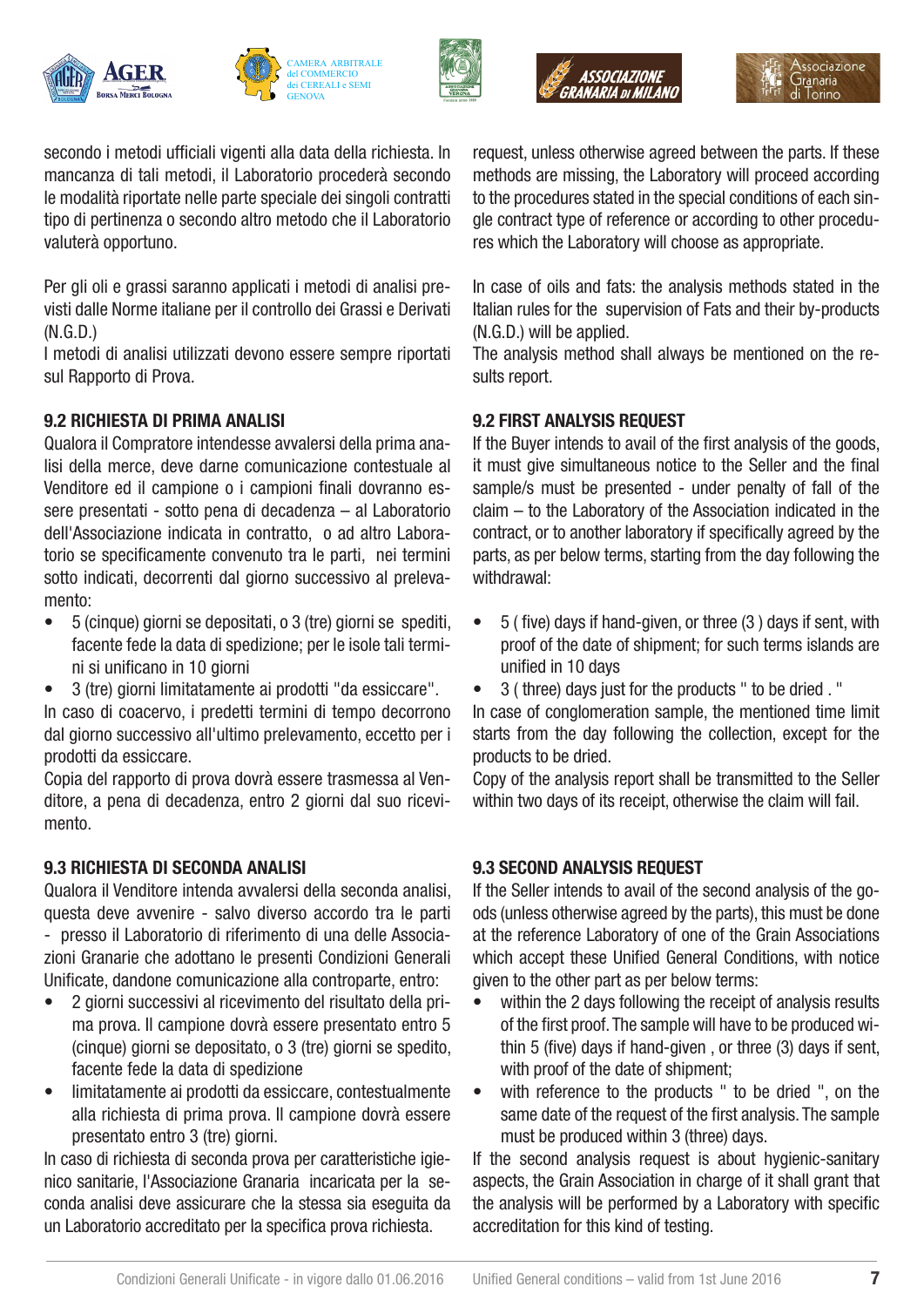







Il Venditore in ogni caso, deve trasmettere il Rapporto di Prova al Compratore, entro 2 giorni dal suo ricevimento. In conseguenza del ricorso alla seconda analisi sarà considerata valida e vincolante:

- a. per le caratteristiche merceologiche la media dei risultati tra prima e seconda analisi
- b. per le caratteristiche igienico-sanitarie, la media dei risultati fra la prima e la seconda analisi quando entrambe siano state eseguite con metodo di prova accreditato. Nel caso in cui una sola delle analisi sia stata effettuata con metodo accreditato, prevale il risultato di quest'ultima.

#### 9.4 ATTRIBUZIONE DELLE SPESE

Le spese della prima e della eventuale seconda analisi, relativamente ai dati non conformi, sono a carico della parte soccombente.

# ART. 10 QUANTITÀ

Quando la quantità pattuita è seguita dalla parola "circa" è facoltà del Venditore, consegnare il 2% in più o in meno della quantità convenuta. La tolleranza del 2% va riferita ad ogni singola quota contrattuale ed è esclusa ogni compensazione fra le quote del contratto in esecuzione.

#### ART. 11 TERMINI E DISPOSIZIONI PER L'ESECUZIONE DEL CONTRATTO

I termini e le disposizioni per l'esecuzione del contratto devono intendersi riferiti al luogo stabilito per la consegna e/o ritiro della merce e sono regolati come segue :

- a. per contratti stipulati alla condizione "consegna prontissima", la merce si intende a disposizione del Compratore dalla data di conclusione del contratto. Il Venditore accorda al Compratore una franchigia di 3 (tre) giorni lavorativi successivi alla data contrattuale
- b. per contratti stipulati alla condizione "consegna pronta/ disponibile", la merce s'intende a disposizione del Compratore dal giorno successivo a quello della conclusione del contratto. Il Venditore accorda al Compratore una franchigia di 8 (otto) giorni lavorativi successivi alla data contrattuale
- c. per i contratti stipulati alla condizione "consegna differita" in una o più epoche, per il ritiro della merce il Venditore accorda al Compratore una franchigia di 8 (otto)

In any case the Seller will have to transmit the analysis report to the Buyer within 2 days from its receipt.

In case of second analysis, the below procedures will be considered as valid and binding:

- a. The average results between first and second analysis, if commodity-related parameters are concerned
- **b.** The average results between first and second analysis, if hygienic-sanitary parameters are concerned, but in this case both of them must have been performed with an approved analysis method. In case of just one analysis with accredited method, the result of it shall prevail.

#### 9.4 CHARGES

If the results are not in compliance with the parameters, the Losing Party shall be charged of the costs for the first analysis (and second analysis as well, if these are required).

# 10. QUANTITY

When the contractual quantity is followed by the word 'about' the Sellers has the option to deliver 2% more or less of the stated quantity.

This 2% tolerance will be valid for each single contract delivery portion– without any compensation from quota to quota of the contract under execution.

#### 11. TERMS AND DISPOSITIONS FOR CONTRACT FULFILMENT

The terms and the dispositions for the fulfilment of the contract shall be understood to be referred to the place agreed for the delivery and/or collection and to be ruled as follows:

- a. For the contracts concluded for immediate delivery, the goods are agreed to be at Buyer's disposal at the date of the conclusion of the contract. The Seller grants the Buyer a free period of 3 (three) working days following the contract date.
- b. For the contracts concluded for spot/available delivery, the goods are agreed to be at Buyer's disposal on the next working day following the contract date. Seller shall give to the Buyer a free period of 8 (eight) working day following the contract date.
- c. For the contracts concluded for postponing the delivery in one or more periods, the Seller gives to the Buyer a free period of 8 (eight) working days for the collection of the goods. This free time starts from the next working day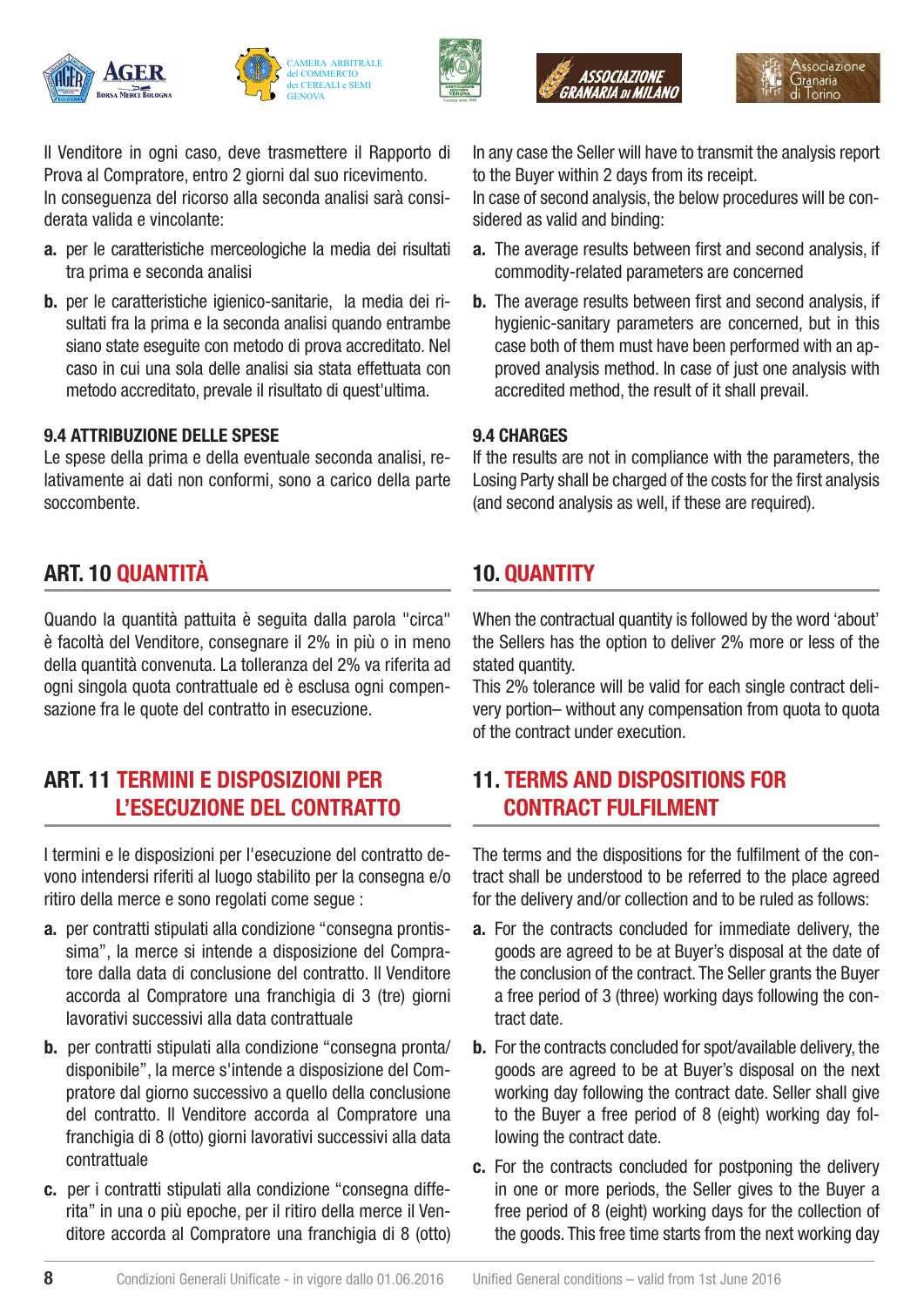









giorni lavorativi a decorrere dal giorno lavorativo successivo a quello della messa a disposizione.

Per i contratti che prevedono l'esecuzione "prontissima" e "pronta/disponibile", non è richiesta la messa a disposizione. La messa a disposizione da parte del Venditore, da effettuare tassativamente entro il termine contrattuale, dev'essere fatta in uno dei giorni del periodo contrattuale e deve contenere indicazioni sufficientemente chiare affinché il Compratore possa adeguarvisi con normale diligenza, con particolare riferimento al contratto, alla merce, alla quantità ed al luogo di consegna.

Se effettuata l'ultimo giorno di detto periodo, dev'essere comunicata entro e non oltre le ore 12 (dodici).

Negli altri giorni del periodo contrattuale, la messa a disposizione dovrà essere effettuata entro e non oltre le ore 18 (diciotto).

Se effettuata dopo le ore 18 (diciotto), la messa a disposizione s'intende valida, ad ogni effetto, come fatta il giorno successivo.

Al Venditore è accordata la facoltà di anticipare l'invio della comunicazione della messa a disposizione anche nei 5 (cinque) giorni precedenti il periodo previsto in contratto, purché rimangano immutati i termini di tutti gli altri adempimenti contrattuali. La franchigia - in tal caso - decorrerà dal primo giorno del periodo contrattuale.

In caso di vendita con la condizione "ritiro", il Venditore deve effettuare la messa a disposizione entro le ore 12 dell'ultimo giorno precedente il periodo previsto per il ritiro stesso. Qualora tutte le indicazioni atte ad effettuare un regolare ritiro risultino indicate in contratto, la messa a disposizione non è necessaria.

In caso di più messe a disposizione riferentesi ad una medesima quota, il quantitativo di ognuna non dovrà essere inferiore alla normale portata di un autotreno, per singolo luogo di consegna.

Per consegna o spedizione o ritiro a decade o quindicina o mensile, s'intendono:

- per prima decade del mese: dal 1° al 10° giorno incluso
- per seconda decade del mese: dall'11° al 20° giorno incluso
- per terza decade del mese: dal 21° all'ultimo giorno incluso
- per prima quindicina del mese: dal 1° al 15° giorno incluso
- per seconda quindicina del mese: dal 16° all'ultimo giorno incluso
- mensile: dal 1° all'ultimo giorno incluso, di ogni mese convenuto

following the appropriation date.

No availability notice/appropriation is needed for the contracts with delivery terms as "immediate" or "spot/available delivery).

The appropriation from Seller's side (to be effected imperatively within the contractual terms), shall be effected in one working day of the contractual delivery period and must contain clear indications (especially about the contract, the goods, the quantity and place of delivery) so that Buyers can fulfil the contract as per usual terms.

Should the appropriation be made on the last working day of the contractual delivery period, it must be forwarded within 12.00 (twelve) o'clock

In case of other days of the contractual delivery period, the appropriation must be made within and not after 18.00 (eighteen) o'clock .

If forwarded beyond that time (18.00 o'clock) the appropriation shall be considered valid as if made on the following day. Anyway, the Seller has the option of anticipating the sending of the appropriation within the 5 (five) days before the delivery period established in the contract, but all other contractual conditions have to remain the same. The free days – in that case – will begin from the first day of the contract period.

If the sale is made as "collection", the Seller shall make the appropriation within 12 o'clock on the last day before the period agreed for the very same collection. If all the information necessary for a regular collection of the goods are already stated in the contract, no appropriation shall be needed.

In case of more than one appropriation for the same delivery portion the quantity of each of them shall not be inferior to the normal capacity of one truck, for each single delivery place.

If a delivery/shipment/ is per decade o per fortnight o per month, the below is meant:

- The first decade of the month from the 1st to the 10th day inclusive
- The second decade of the month from the 11th to the 20th day of the month inclusive
- The third decade of the month from the 21st to the last day of the month inclusive
- The 1st half- month from the 1st up to the 15th day inclusive
- The 2nd half- month from the 16th to the last day of the month inclusive
- The month from the 1st to the last day (inclusive) of every agreed month.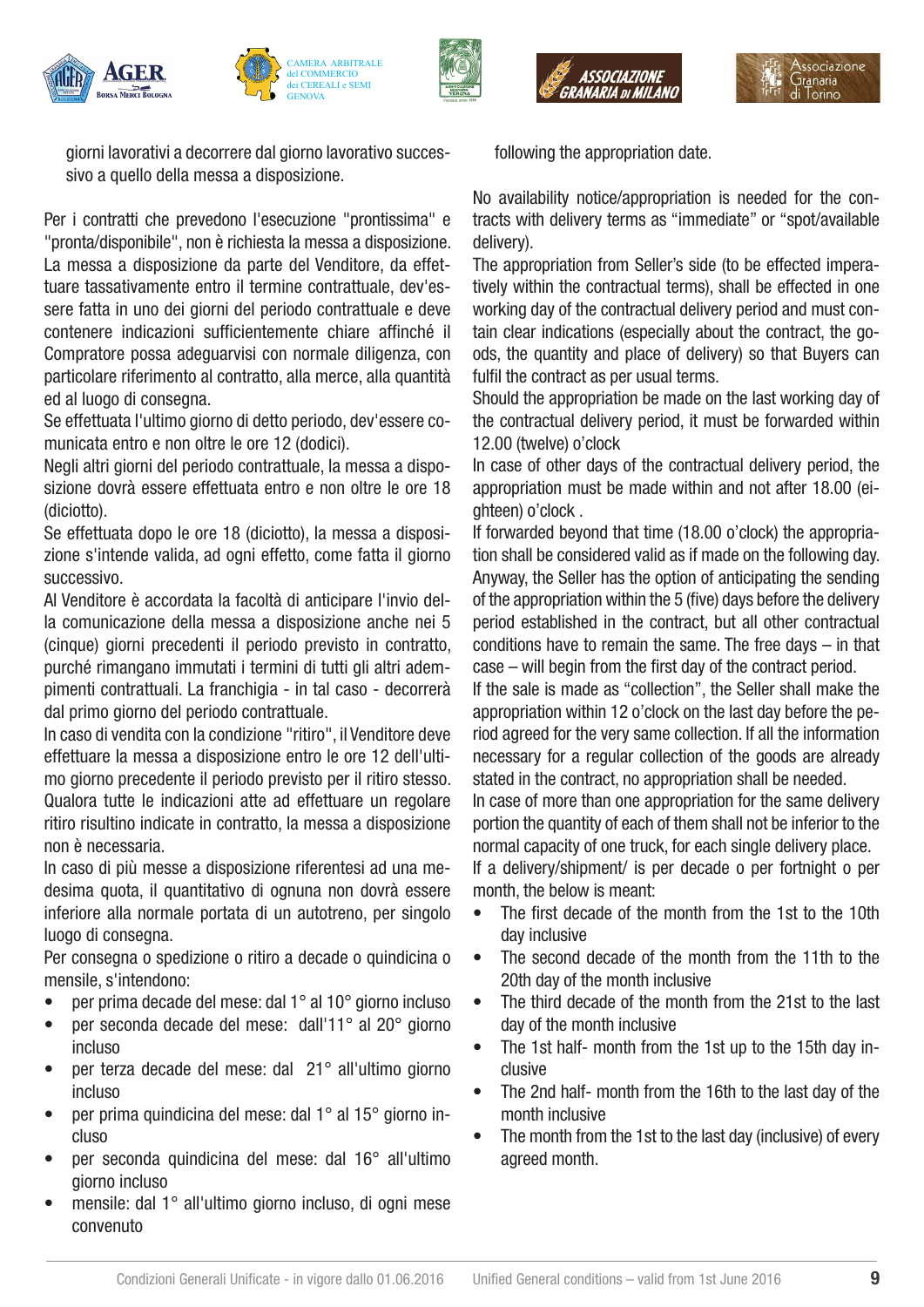

CAMERA ARBITRALE del COMMERCIO dei CEREALI e SEMI **GENOVA** 

il contratto per la quota non eseguita, salvo i casi di forza maggiore.

ART. 12 MANCATA OSSERVANZA DEI TERMINI

La mancata osservanza dei termini di consegna o spedizio-

DI ESECUZIONE

L'inadempienza di una delle parti, dà sempre il diritto all'altra parte al risarcimento delle eventuali differenze di prezzo e spese relative.

### 12. DEFAULT OF FULFILMENT

ASSOCIAZIONE

If the delivery/shipment terms are not respected by Sellers or the collection terms by Buyers, or if the Party who has to give dispositions doesn't provide them, the other party has the option of considering the contract as closed for the non-delivered portion (apart from force majeure situations) The default of one of the counterparties always gives the right to the other party to be re-funded for the potential price differences and the connected costs.

# ART. 13 LUOGO E MODALITA' DI CONSEGNA

Per luogo di consegna, s'intende la località nella quale il Venditore si è obbligato a consegnare, a proprio rischio e spese e sotto la propria responsabilità, la merce al Compratore .

#### 13. DELIVERY PLACE AND TERMS

The "delivery place" is the place to which the Seller is obliged to deliver the goods to the Buyer, at his own risks and costs and under his own responsibility.

# ART. 14 DIRITTO DI RIFIUTO DELLA MERCE

Qualora il Compratore ritenesse di rifiutare la merce perché non conforme a quanto espressamente pattuito in contratto, dovrà inviare immediata formale contestazione alla controparte.

Per esercitare il diritto di rifiuto, il campionamento e le relative procedure di analisi devono essere eseguiti secondo le modalità previste dagli articoli 8 e 9.

In mancanza di accordo fra le parti, la merce dovrà essere depositata, per conto di chi spetta, in un magazzino pubblico o privato purché ne sia sempre possibile e garantita l'identificazione, dandone immediata comunicazione alla controparte.

Qualora l'accordo fra le parti non fosse possibile, la vertenza sarà risolta mediante arbitrato irrituale nella sede convenuta in contratto.

Per le caratteristiche igienico-sanitarie, fatti salvi gli adempimenti di legge, se ad un controllo analitico effettuato secondo le previsioni dell'articolo 9, la merce risulta non conforme ai requisiti contrattuali, il Compratore può esercitare il diritto di rifiuto, avendo diritto al rimborso delle eventuali spese di trasporto, conservazione e custodia della merce.

10

#### 14. RIGHT TO REFUSE THE GOODS

The Buyer who presumes the goods are not in compliance with what clearly stated in the contract and would like to refuse them has to send immediately a formal claim to the counterparty

In order to perform the right to refuse the goods, the sampling and the connected analysis have to be performed as required by the articles 8 and 9

If the parties do not reach a mutual agreement, the goods shall be stored – on behalf of whom it concerns – in a public or private warehouse, whose identification shall always be possible and granted, and the other party has to be informed immediately.

If an agreement between the parties is not reached, the dispute will be solved by means of Arbitration in the head-office stated in the contract.

In case of analysis control performed according to the article 9, if the goods do not comply to the contractual parameters stated for hygienic-sanitary aspects of the goods (without prejudice to the legal obligations), the Buyer has the option to refuse them and will be re-funded of the potential transport costs, warehouse/storage charges.



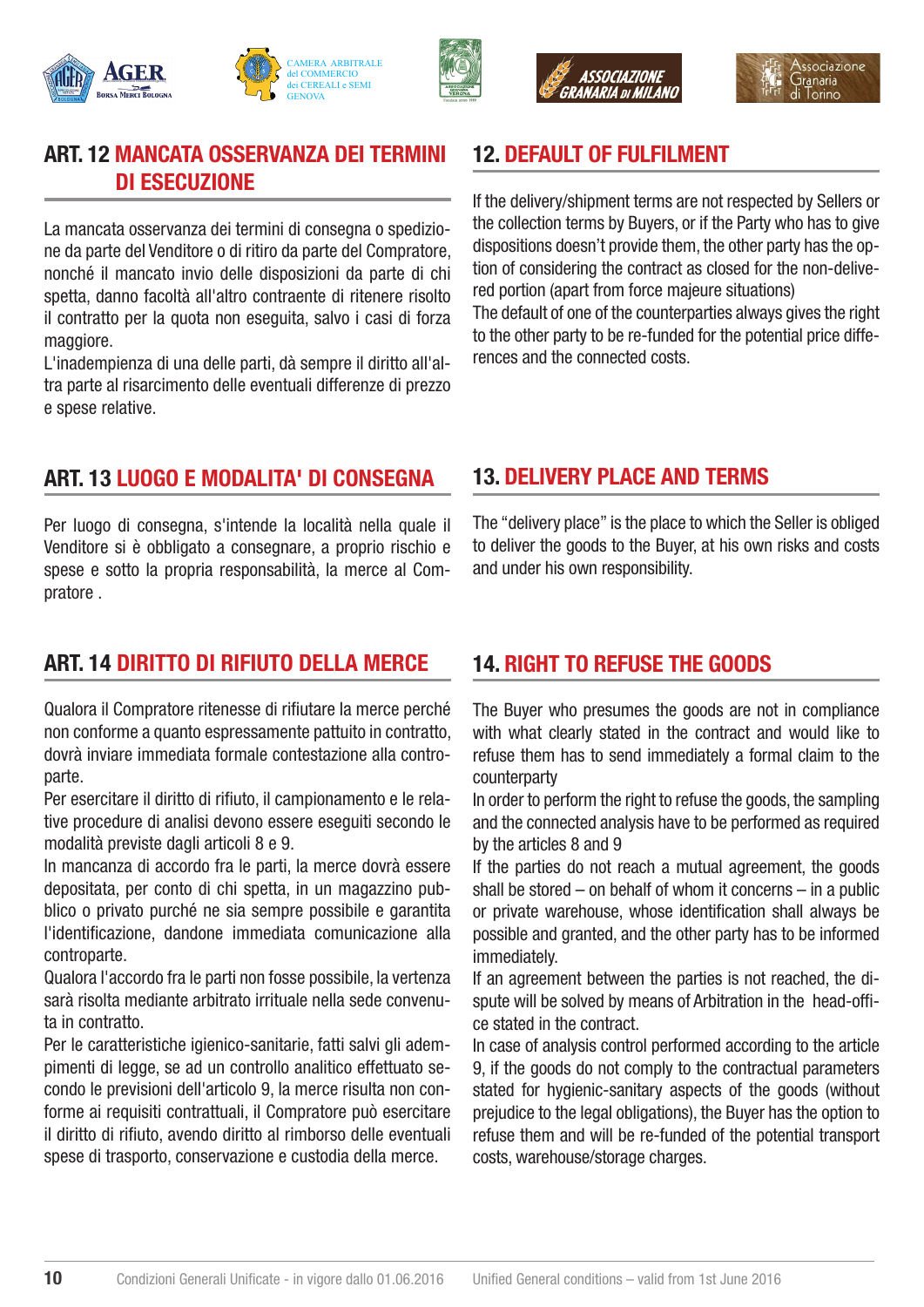







# ART. 15 PAGAMENTO

#### 15.1 TERMINI

Il pagamento dovrà essere effettuato entro i termini indicati dall' articolo 62 del D.L. n. 1/2012, convertito nella L. n. 27/2012 e successive modifiche ed integrazioni, che regola la cessione dei prodotti agricoli e alimentari.

Per pagamento "pronto" si intende il pagamento che deve avvenire entro 8 giorni consecutivi successivi a consegna o ritiro o spedizione o messa a disposizione o data fattura o secondo quanto contrattualmente concordato. Rientra in questo termine la condizione "consegna franco valuta".

Nel caso in cui le parti abbiano convenuto contrattualmente termini di pagamento inferiori rispetto a quelli previsti dall'articolo 62, per eventuali giorni di ritardato pagamento intercorrenti tra quelli pattuiti e quelli di cui all'articolo 62, si applicano le disposizioni Generali previste dal D. L.gsvo n. 231/2002 e successive modifiche ed integrazioni, relativo ai ritardi di pagamento nelle transazioni commerciali.

In caso di pagamento a mezzo bonifico bancario che interrompa termini tassativi, il Compratore deve comunicare al Venditore l'avvenuto pagamento, indicando la data della valuta e la causale del pagamento. L'eventuale interruzione di termini tassativi corrisponderà con la data di valuta per il beneficiario.

#### 15.2 RICHIESTA DI PAGAMENTO ALLA CONSEGNA

Il Venditore, se espressamente pattuita in contratto, ha la facoltà di chiedere in ogni momento il pagamento alla consegna della merce, riconoscendo al Compratore, per i giorni di anticipato pagamento rispetto a quanto pattuito in contratto, gli interessi di cui al D. L.gsvo 231/2002 e successive modifiche ed integrazioni, maggiorati di ulteriori 4 punti.

Il Compratore deve esprimere il suo eventuale rifiuto, entro 2 giorni dalla richiesta di pagamento alla consegna. In caso di rifiuto, il contratto o la sua quota, si intenderà risolto con reciproca rifusione delle eventuali differenze di prezzo, sulla base della differenza fra il prezzo del contratto ed il prezzo di mercato corrente il giorno del rifiuto.

#### 15.3 PAGAMENTI SCADUTI

In presenza di fatture di merce scadute impagate il Venditore potrà avvalersi delle seguenti possibilità:

- a. in caso di precedenti fatture scoperte relative a pagamenti scaduti per forniture di merce del presente contratto: facoltà di sospendere le ulteriori consegne e, previa messa in mora di 8 (otto) giorni - se non liquidate
	- di dichiarare risolto il contratto per colpa della parte

#### 15. PAYMENT

#### 15.1 TERMS

The payment shall be made within the time limits set by Article 62 of Decree Law n . 1/2012) which regulates the sales of agricultural and food products (then converted into Law no. 27/2012 and following amendments and integrations).

A payment is "spot" when it has to be performed within the 8 consecutive days following to delivery or collection or shipment or appropriation or the invoice date or as agreed in the contract.

The sale on condition of "franco valuta delivery " (delivery free of value ) belongs to this procedure.

In case of delayed payment when the parties have contractually agreed payment terms shorter than those stated in Article 62, the general regulations laid down in the Law decree DL 231/2002 (with its amendments/integrations in relation with late payment in commercial transactions will apply). In case of payment by bank transfer that interrupts mandatory terms, the performance of the payment shall be notified by the Buyer to the Seller, while indicating the value date and the details/references of the payment.

Any interruption of mandatory terms will correspond with the value date for the beneficiary.

#### 15.2 PAYMENT AT DELIVERY

If expressly agreed in the contract, the Seller has the right to request at any time the payment on delivery of the goods and will re-fund the Buyer for the days of earlier payment than contract terms by interests as per the Law Decree DL 231 / 2002 and following amendments and additions, plus an additional 4 points .

In case of refusal, the Buyer must give notice within two days from the request for payment on delivery.

In case of refusal, the contract (or its portion) will be terminated with mutual reimbursement of the potential price differences, based on the difference between the contract price and the current market price of the day of the refusal .

#### 15.3 EXPIRED PAYMENT TERMS

In the presence of overdue invoices for goods, the Seller may choose one of the following options:

a. In the case of previous unpaid invoices referring to payments overdue for goods delivered of the current contract: he will have the option of suspending any further delivery and (further to a 8-day payment warning) if no payment effected, he will have the option of declaring the resolution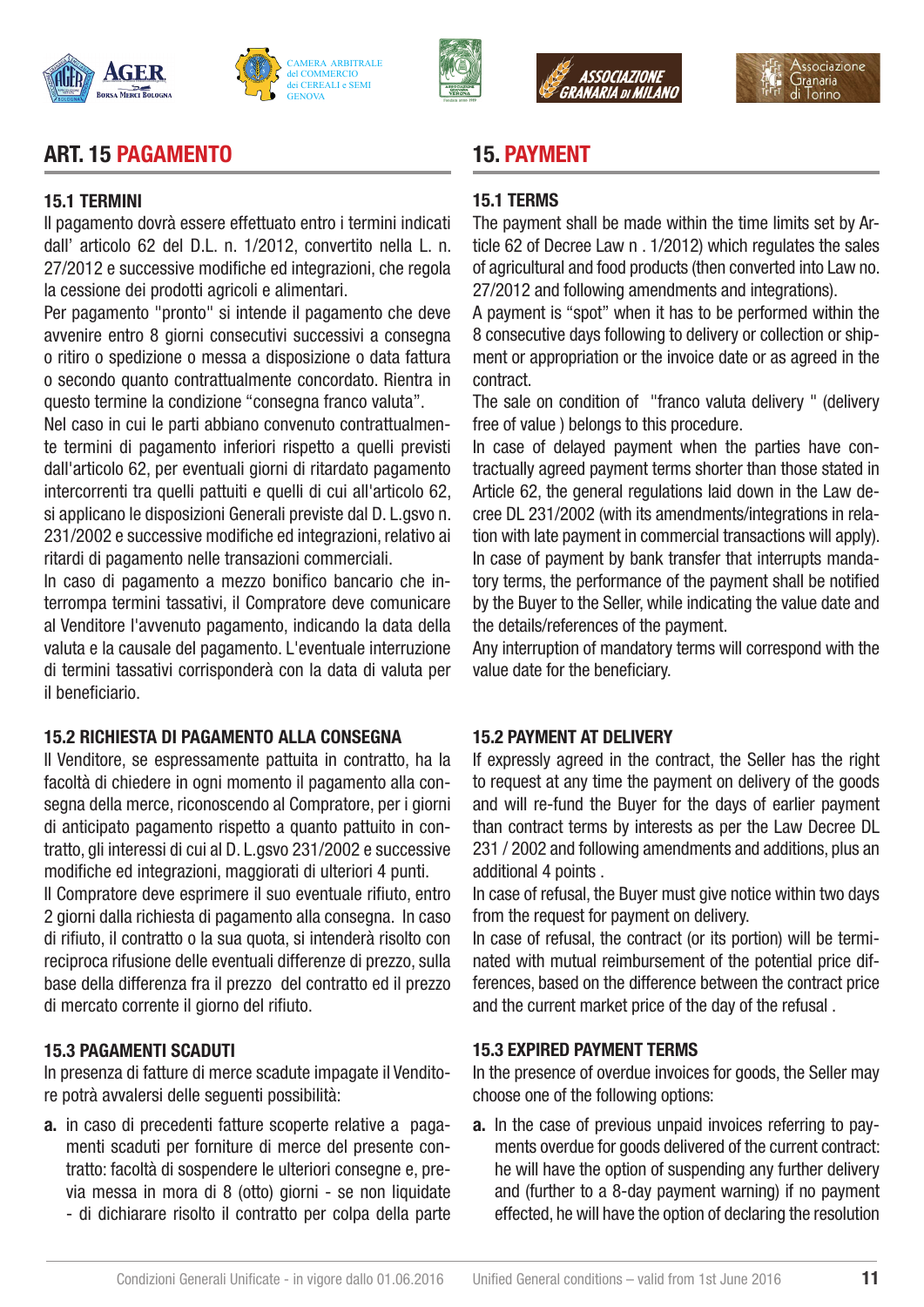







morosa. Tale facoltà dovrà essere esercitata, a pena di decadenza, entro 8 giorni dalla data di scadenza della messa in mora non rispettata. Ai fini della franchigia, i giorni di sospensione delle consegne andranno ripristinati a decorrere dalla data dell'avvenuto pagamento. Anche per la merce che, nel frattempo, venisse messa a disposizione, il Venditore ha la facoltà di sospendere la consegna come più sopra indicato. Gli oneri derivanti da tale sospensione, sono a carico del Compratore.

b. In caso di fatture scoperte relative a pagamenti scaduti per merce ricevuta e/o ritirata di altri contratti: facoltà di sospendere le ulteriori consegne e, previa messa in mora di 8 (otto) giorni - se non liquidate - di chiedere la risoluzione del contratto con reciproca rifusione delle eventuali differenze di prezzo e con diritto di compensazione tra tali differenze e l'ammontare delle fatture scoperte. La facoltà di risoluzione di altri contratti dovrà essere esercitata, a pena di decadenza, entro 8 giorni dalla scadenza della messa in mora non rispettata.

Ai fini della franchigia, i giorni di sospensione delle consegne andranno ripristinati a decorrere dalla data di avvenuto pagamento, con eventuali oneri a carico del Compratore a far data dalla scadenza originaria della franchigia.

#### ART. 16 INADEMPIENZE

Salvo i casi di forza maggiore, l'eventuale inesecuzione del presente contratto o di qualsiasi quota di esso, darà diritto - esclusivamente per la quota parte non eseguita alla risoluzione del contratto.

La parte adempiente, salvo diverso accordo fra le parti, ha diritto al rimborso delle eventuali differenze prezzo ed alla corresponsione dei relativi interessi.

Per il calcolo delle differenze prezzo, la parte adempiente ha facoltà di scegliere il metodo di calcolo fra uno dei seguenti:

- a. differenza fra il prezzo di contratto e il prezzo corrente nell'ultimo giorno utile per l'esecuzione
- b. differenza fra il prezzo di contratto e il prezzo corrente nel giorno in cui la controparte si è dichiarata inadempiente.

La scelta deve essere esercitata e contestualmente comunicata alla controparte, entro 5 giorni decorrenti dalla data di manifestazione dell'inadempienza. In caso di mancato esercizio di questa facoltà, la data dell'inadempienza coincide con l'ultimo giorno del periodo previsto per l'esecuzione.

of the contract because of the non-paying party.

Such right shall be exercised within 8 days from the deadline of the non-respected payment claim, otherwise the right will expire. About freetime: the days of suspension of deliveries will be restored from the date of the performance of the payment.

About the goods which would be made available in the meantime: the Seller has the right to suspend the delivery as indicated above. The charges resulting from this suspension shall be borne by the Buyer.

b. In the case of unpaid invoices referring to payments overdue for goods delivered and / or collected from other contracts: he will have the right to suspend further deliveries and, further to 8 (eight) days of payment warning - if not paid – he will have the right to demand the termination of the contract with mutual reimbursement of any potential price differences and with the right to compensation of these differences to the amount of the unpaid invoices. Such right shall be exercised within 8 days from the deadline of the non-respected payment claim, otherwise the right will expire.

About freetime: the days of suspension of deliveries will be restored from the date of payment, with any potential charges borne by the buyer from the date of original deadline of the freetime.

#### 16. INSOLVENCY

Except the cases of force majeure, if case of default of fulfilment of the current contract or of any portion of it, the right to the cancelling of the very same contract shall arise – but only for the portion which has not been fulfilled.

The innocent counterparty shall be refunded of the amount of the potential price differences and of the corresponding interest charges unless otherwise agreed.

One of the below options shall be chosen by the innocent party for the calculation of price differences

- a. Difference between contract price and current market price on the last day necessary for the execution of the contract
- b. Difference between contract price and current market price on the day in which the counterparty declares itself in default.

The choice must be taken and transmitted to the counterparty immediately, within 5 days from the default date. If no choice is taken, the default date is then calculated as the last day of the delivery period stated for the execution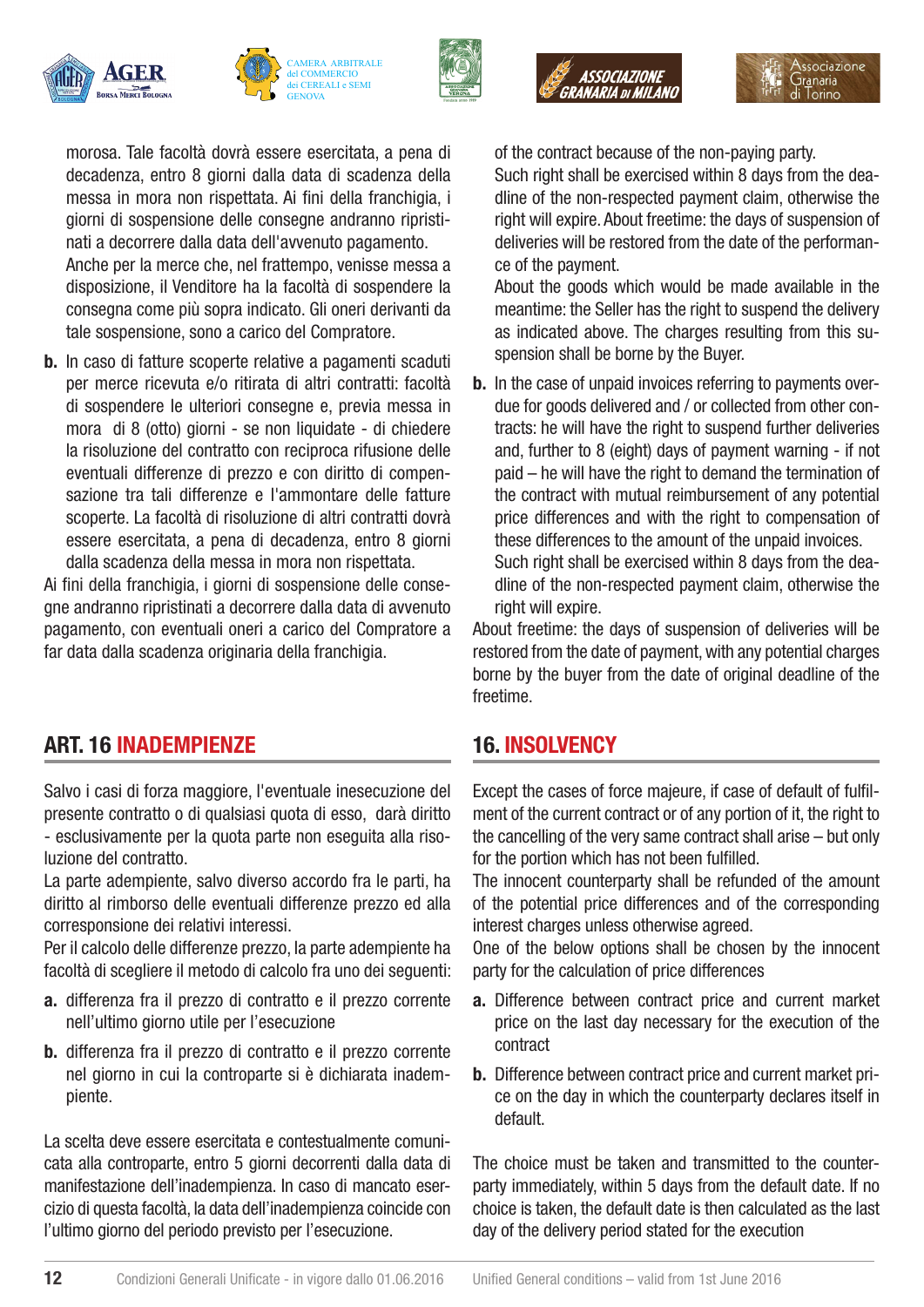







ssociazione

La parte adempiente può avvalersi, in alternativa a quanto sopra, della facoltà dell'acquisto o della vendita coattivi da farsi a mezzo di Pubblico Mediatore. Tale facoltà va esercitata e contestualmente comunicata alla controparte, entro 5 giorni consecutivi dalla data di manifestazione dell'inadempienza, restando a carico della parte inadempiente, le differenze prezzo e le spese relative alla procedura.

In ogni caso, gli eventuali interessi decorrenti fra la data dell'inadempienza e quella del pagamento, sono calcolati in base al D. L.gsvo 231/2002 e successive modifiche ed integrazioni.

Sarà considerato senz'altro inadempiente il contraente che venga dichiarato fallito, ovvero che venga ammesso ad una procedura concorsuale che ne sancisca l'insolvenza e l'incapacità di prosecuzione dell'attività, o che comunque sospenda notoriamente i pagamenti.

In tal caso, l'altro contraente avrà la facoltà di procedere immediatamente - sempre previo avviso alla controparte -al riacquisto od alla rivendita oppure, a sua scelta, al rimborso della differenza tra il prezzo di contratto e quello corrente, di tutte le quote del contratto non ancora eseguite al prodursi delle situazioni di cui sopra, ivi comprese quelle per le consegne future, ed avrà diritto al rimborso od alla insinuazione, quale creditore della liquidazione o del fallimento, delle eventuali differenze, perdite e spese; dovrà dar conto degli eventuali utili, col diritto però di compensare gli utili con le perdite, anche se derivanti dalla liquidazione del presente o di altri contratti in corso con lo stesso contraente.

In caso di pre-finanziamento della merce, qualora alla scadenza della franchigia il Compratore non abbia provveduto al ritiro della stessa, sarà ritenuto inadempiente. Il Venditore - se non intende concedere la dilazione dei termini di consegna - deve restituire il finanziamento entro il successivo giorno lavorativo, dandone contestuale comunicazione al Compratore.

#### Otherwise the innocent party shall choose the option of forced buying/selling through a Public Broker. This option can be taken within 5 days following the default date and immediate information to the counterparty must be given. In this case, price differences and charges connected to the procedure shall be at the negligent part's charge.

In any case, the potential interests from the default date and the payment date shall be calculated on the basis of the Law Decree D.L. 231/2002 and the following amendments/integrations.

The counterparty which is declared to be in bankruptcy /which is admitted to a procedure to settle the insolvency/ incapability of continuing with the activity or which, however, suspends the payments, will be of course declared as defaulter. In this case, the other party will have the option of proceeding – always after serving a notice to the counterparty – to re-buy or to re-sell or, at his choice, to be refunded of the difference between the contract price and the current one – this will be for all the portions of the contract which have not been fulfilled yet when the above mentioned situations occurred (also included the ones of the future deliveries).

He will have the right to be re-funded or to claim the eventual differences, losses and costs as creditor of the liquidation or bankruptcy; he shall report the potential profits, but with the right to compensate the profits with the losses, even if they are deriving from the cancellation of the current contract or other running contracts with the same counterparty.

In case of pre-finance of the goods, if at the end of the freetime the buyer has not proceeded yet to their collection, he will be considered as defaulter. If the Seller does not want an extension of the delivery terms, he will have to re-fund the financed amount within the next working day and will give immediate notice to the Buyer.

#### ART. 17 CAUSE DI FORZA MAGGIORE

In caso di eventi imprevedibili ed inevitabili che impediscano, in maniera definitiva, l'esecuzione del contratto, lo stesso s'intenderà risolto per la parte da eseguire.

Se l'impedimento ha carattere temporaneo, il termine di esecuzione verrà prorogato di tanti giorni quanti sono i giorni di impedimento.

Qualora l'impedimento superi 30 (trenta) giorni, il contratto o la quota non eseguita, è risolto/a.

La parte che invoca la causa di forza maggiore deve darne

#### 17. FORCE MAJEURE

In the case of unpredictable and unavoidable events that prevent, in a definitive way, the execution of the contract it shall be considered as cancelled for the unfulfilled portion.

If the impediment is temporary, the execution period will be extended by as many days as the days of impediment.

Whenever the impediment lasts more than 30 days, the contract or the unexecuted portion is just cancelled.

The party claiming the force majeure shall give a notice at his occurrence, but in any case no later than three days , to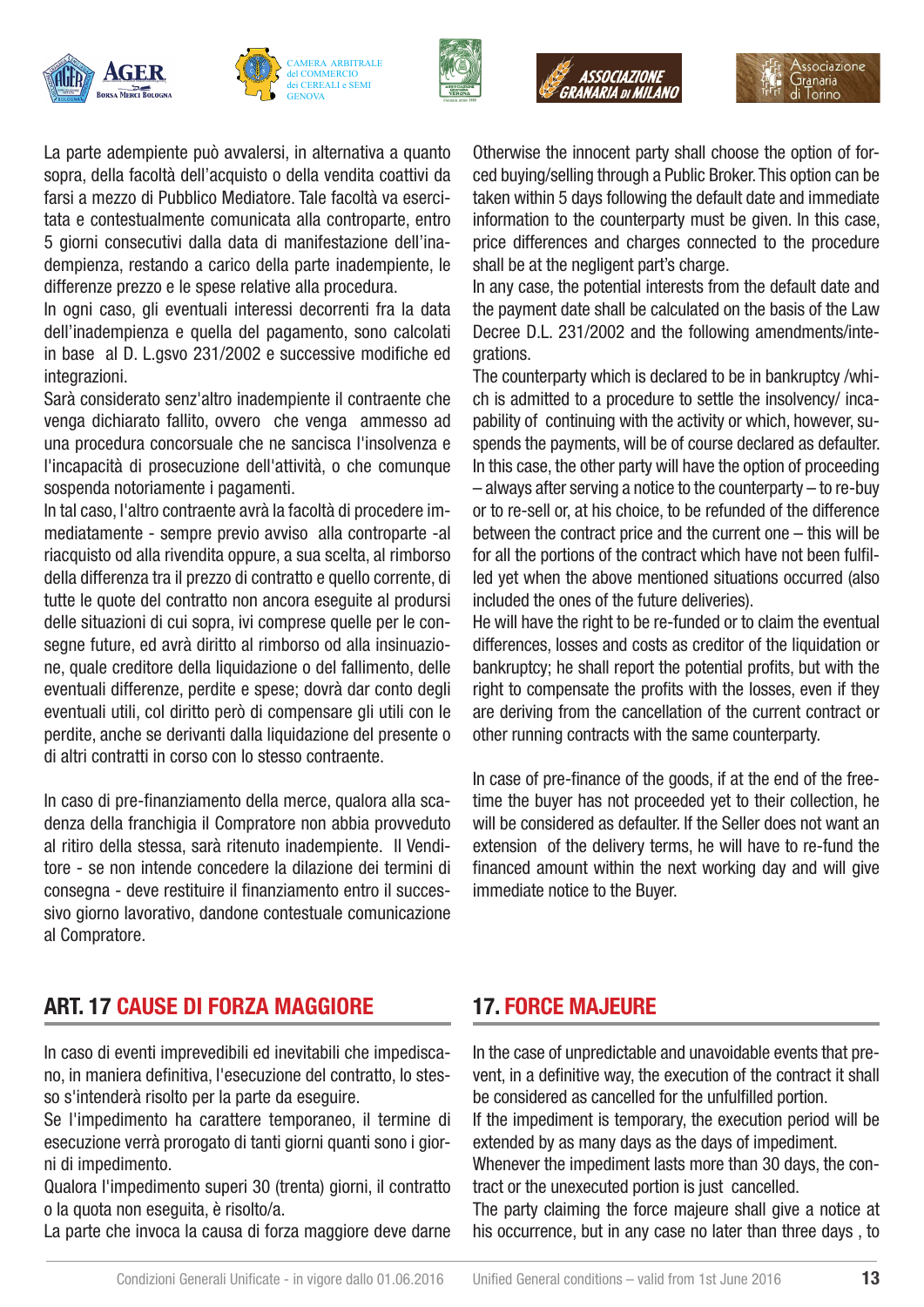









comunicazione al suo insorgere, comunque non oltre 3 giorni, alla propria controparte con l'obbligo di fornire la prova documentata del sopraggiunto impedimento.

Il caso fortuito è equiparato alla causa di forza maggiore quando l'evento non sia attribuibile ad una delle parti.

# ART. 18 CLAUSOLA COMPROMISSORIA

Le parti s'impegnano a demandare la risoluzione di qualsiasi controversia che insorgesse in ordine alla validità, all'interpretazione od alla esecuzione del contratto, ad un Arbitrato irrituale da esperirsi secondo il Regolamento Arbitrale dell'Associazione designata nel contratto, che le parti dichiarano di ben conoscere ed accettare.

# ART. 19 ARBITRATO IRRITUALE

La richiesta di arbitrato deve essere avanzata dalla parte interessata, secondo le modalità previste dal Regolamento arbitrale dell'associazione designata nel contratto nei seguenti termini:

- a. per le contestazioni su qualità e condizionamento della merce: entro 7 giorni dalla presentazione del reclamo
- b. in tutti gli altri casi: entro 6 mesi dal termine contrattuale di consegna o ritiro o dalla insorta contestazione.

Trascorsi detti termini, il Collegio arbitrale deciderà se il ritardo della richiesta di arbitrato è giustificabile e se l'arbitrato è ancora promuovibile. In caso negativo, le azioni derivanti dal contratto oggetto di contestazione, devono ritenersi estinte salvo quanto previsto dall'articolo successivo.

# ART. 20 AZIONI LEGALI E FORO COMPETENTE

Il ricorso al giudice ordinario è ammesso solo per esigere il pagamento di fatture relative a merce ricevuta senza contestazione nonché per rendere esecutive le decisioni arbitrali. Venditore e Compratore accettano la competenza territoriale esclusiva con riferimento alla sede dell'associazione designata in contratto come sede dell'arbitrato, salvo diverso accordo fra le parti.

14

its counterpart with the obligation to provide attested proof of occurred impediment.

Bad chance circumstances are alike to force majeure when the event cannot be attributed to either party.

# 18. COMPROMISSORY CLAUSE

The parties undertake to refer the resolution of any dispute that may arise regarding the validity, interpretation or performance of the contract, to an arbitration to be carried out in accordance with the Arbitration Rules of the Association stated in the contract , which the parties declare to well know and accept

#### 19. ARBITRATION CLAUSE

The request for arbitration must be made by the interested party according the procedure stated by the Arbitration Rules of the Association designated in the contract as follows:

- a. in case of disputes on quality/condition of the goods: within 7 days from the date of the claim
- **b.** in all other cases : within 6 months from the end of the contract delivery/collection period or the day of the beginning of the dispute.

Once these deadlines expire, the Arbitration Committee will decide if the delay of the arbitration request can be justified and whether the arbitration can be started. If this is not granted, the consequences arising from the disputed contract have to be considered cancelled, unless the cases of next article.

#### 20. LEGAL PROCEDURE AND COMPETENT FORUM

Recourse to ordinary judge courts is only permitted in case of claims for the payment of invoices concerning goods received without claims or in order to enforce arbitration decisions.

The Seller and the Buyer agree to exclusive jurisdiction to the head-office of the Association stated in the contract as the place of arbitration, unless otherwise agreed between the parties.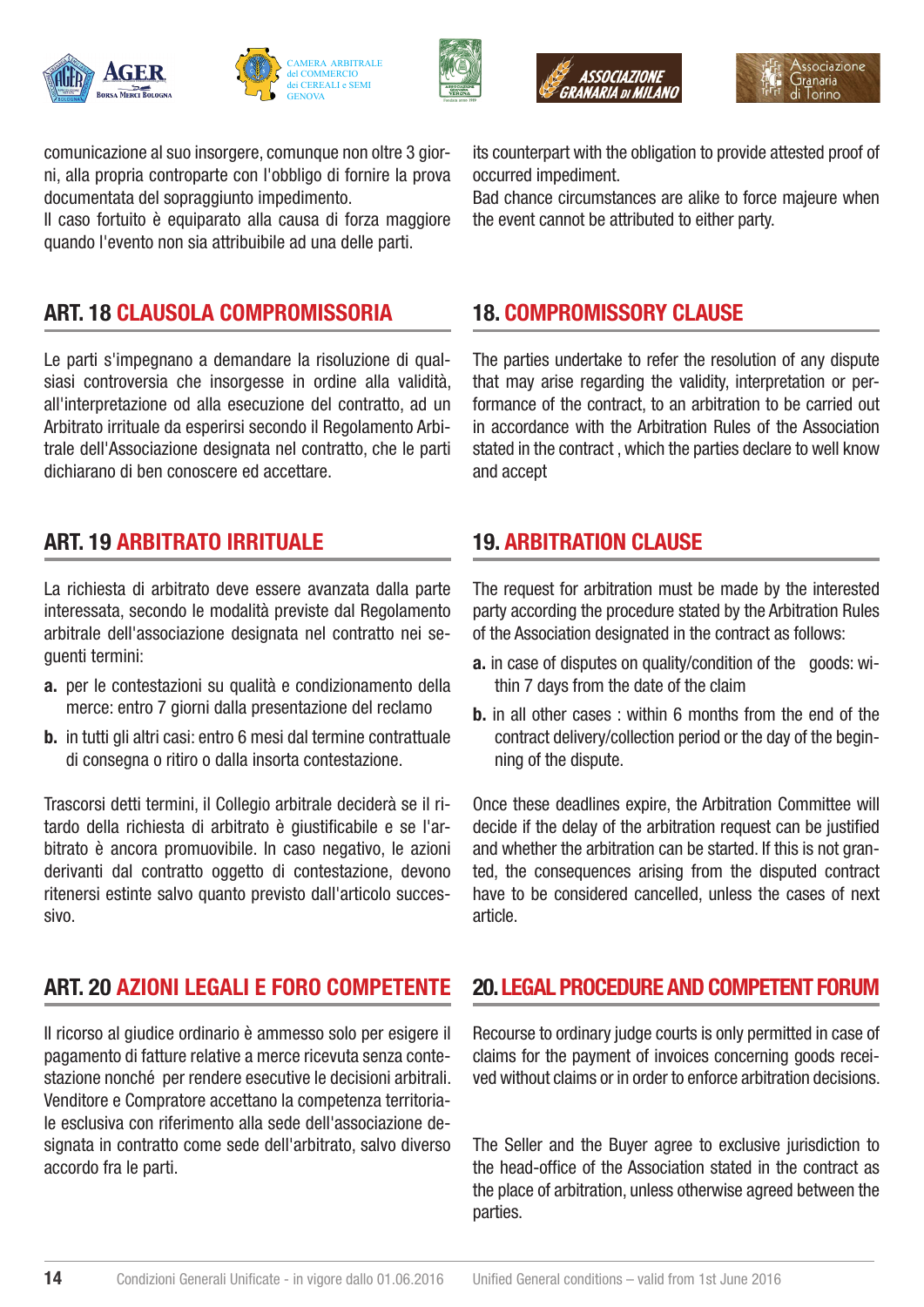









# CONDIZIONI GENERALI UNIFICATE

# UNIFIED GENERAL CONDITIONS

# ADDENDUM TECNICO CAMPIONAMENTO SAMPLING RULES ADDENDUM

- 1. SCOPO DELL'ADDENDUM
- 2. CAMPO DI APPLICAZIONE
- 3. OBIETTIVO DEL CAMPIONAMENTO
- 4. STRUMENTI PER IL CAMPIONAMENTO
- 5. MODALITA' DI CAMPIONAMENTO
- 6. NUMERO, PESO E VOLUME DEI CAMPIONI CONTRATTUALI
- 7. CAMPIONAMENTO SECONDO IL MEZZO DI TRASPORTO 7.1 CAMPIONAMENTO: SU CAMION 7.2 CAMPIONAMENTO: LIQUIDI SU AUTOBOTTE 7.3 CAMPIONAMENTO: ALTRI CASI
- 8. CONTENITORI E SIGILLI DEL CAMPIONE CONTRATTUALE
- 9. IDENTIFICAZIONE/ETICHETTATURA DEL CAMPIONE **CONTRATTUALE**
- 1. ADDENDUM PURPOSE
- 2. APPLICATION AREA
- 3. SAMPLING AIM
- 4. SAMPLING TECHNICAL INSTRUMENTS
- 5. SAMPLING METHODS
- 6. CONTRACTUAL SAMPLES: ITEMS, WEIGHT AND VOLUME
- 7. SAMPLING REFERRED TO THE TRANSPORT MEANS 7.1 SAMPLING ON A TRUCK 7.2 SAMPLING OF LIQUIDS IN A TANK 7.3 OTHER SAMPLING CASES
- 8. SEALS/CONTAINERS OF THE CONTRACTUAL SAMPLE
- 9. IDENTIFYING DETAILS/ LABELS OF THE CONTRACTUAL SAMPLE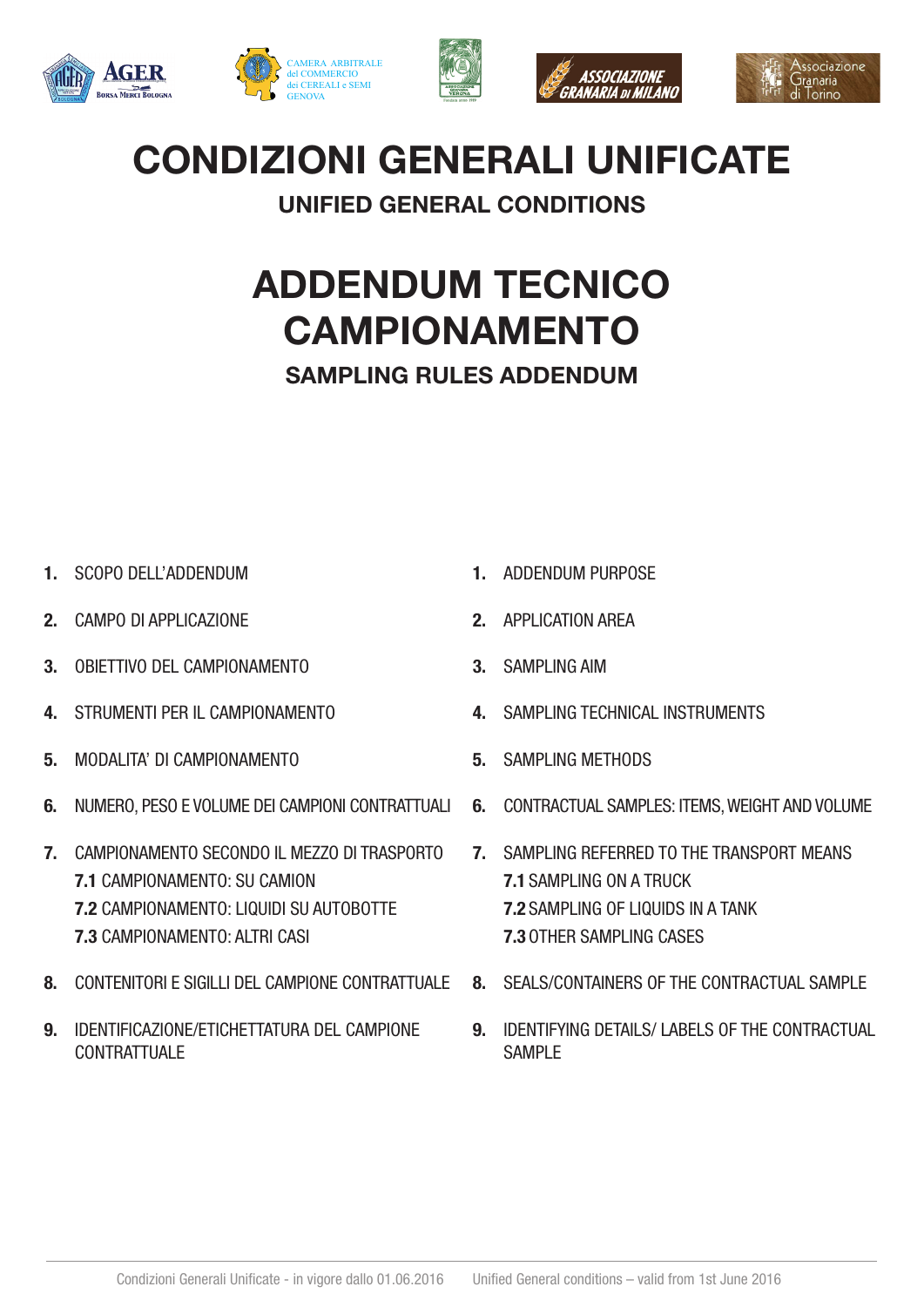









#### 1. SCOPO DELL'ADDENDUM

Il presente Addendum individua e stabilisce i criteri operativi per l'esecuzione del campionamento contrattuale in contraddittorio previsto dall'articolo 8 delle Condizioni Generali Unificate di cui costituisce parte integrante.

#### 2. CAMPO DI APPLICAZIONE

Il presente addendum si applica al campionamento in contraddittorio di merce alla rinfusa in forma solida (granella, pellet, farina/sfarinato) o liquida.

#### 3. OBIETTIVO DEL CAMPIONAMENTO

Obiettivo del campionamento è ottenere un campione rappresentativo dell'unità campionata e conforme alle prescrizioni dell'articolo 8 delle Condizioni Generali Unificate.

Allo scopo il campionamento deve essere eseguito in modo uniforme e sistematico secondo le procedure di seguito indicate.

#### 4. STRUMENTI PER IL CAMPIONAMENTO

Per il prelievo dei campioni possono essere utilizzati diversi strumenti sia automatici che manuali.

Tutti gli strumenti utilizzati per il prelievo dei campioni devono:

1. essere:

- puliti, asciutti ed esenti da odori estranei
- realizzati con materiali che non contaminino i prodotti da campionare
- di agevole pulizia per evitare nei casi di riutilizzo contaminazioni crociate

2. garantire di non alterare in alcun modo lo stato e le caratteristiche della merce.

# 5. MODALITA' DI CAMPIONAMENTO

Il campionamento avviene attraverso il prelievo dalla massa da campionare di più campioni elementari, il cui numero è in funzione del mezzo di trasporto e/o della quantità complessiva da campionare.

I campioni elementari devono essere riuniti per formare il campione globale.

# 1. ADDENDUM PURPOSE

This addendum identifies and states the procedure criteria for the execution of the contractual sampling in contradictory as provided in Article 8 of the Unified General Conditions and it forms an integral part of them

# 2. APPLICATION AREA

This addendum applies to the sampling in contradictory of bulk goods in liquid/solid form (grains, pellets, meal/flour)

#### 3. SAMPLING AIM

The aim of sampling is to obtain a representative sample of the unit sampled and in compliance with the requirements of Article 8 of the Unified General Conditions.

For this purpose, the sampling is to be performed in a uniform and systematic manner according to the instructions listed here below

#### 4. SAMPLING AND TECHNICAL TOOLS

Several automatic and manual tools can be used for sampling

All instruments used for collecting samples must :

1. be :

- clean, dry and free of extraneous odors
- made of materials which cannot contaminate the products to be sampled
- easy to clean to avoid cross-contamination in case of re-usual

2. guarantee not to cause any changes in the condition and characteristics of the goods.

#### 5. SAMPLING METHODS

Sampling is performed through the withdrawal of several simple samples from the mass to be sampled - the number of them is functional with the means of transport and/or of the total quantity to be sampled .

The simple samples must be mixed together to form an aggregate sample.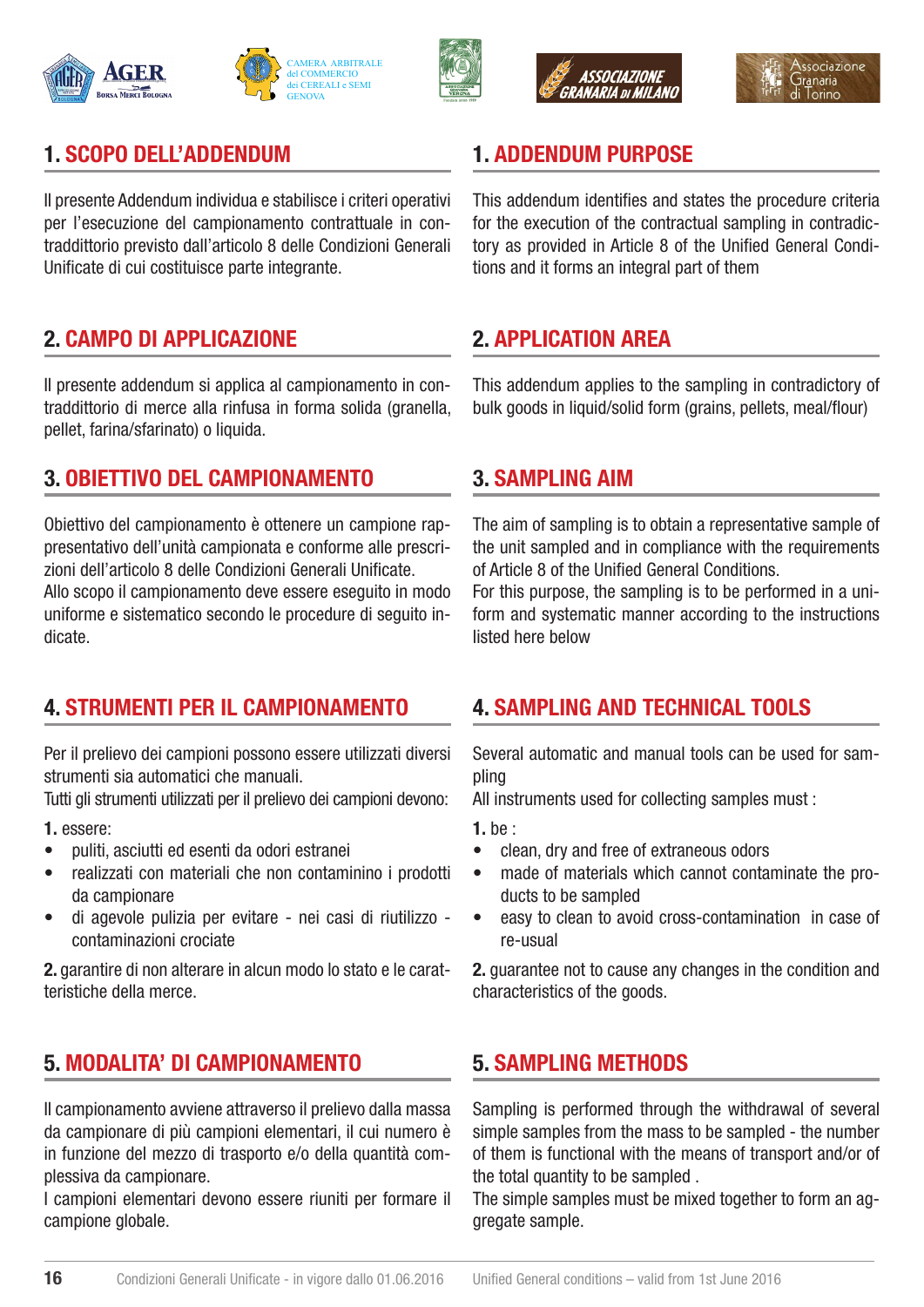







Dal campione globale devono essere estratti, avendo cura di rispettare l'equa suddivisione, eseguendo la quartatura manualmente o meccanicamente con l'ausilio di un quartatore, i campioni contrattuali per le parti, da inviare, eventualmente, al laboratorio per l'analisi.

# 6. NUMERO, PESO, VOLUME DEI CAMPIONI **CONTRATTUALI**

I campioni contrattuali devono essere almeno due per ogni unità campionata.

Eventuali campioni soprannumerari devono essere concordati fra le parti.

Fatto salvo quanto diversamente previsto dai singoli contratti tipo o da specifiche pattuizioni, i campioni contrattuali devono essere di:

- peso netto non inferiore ai 500 grammi per i prodotti solidi
- volume netto non inferiore a 100 ml per i prodotti liquidi.

#### 7. CAMPIONAMENTO SECONDO IL MEZZO DI **TRASPORTO**

#### 7.1 CAMPIONAMENTO: SU CAMION

I prelievi devono essere fatti, con l'idonea attrezzatura, per tutta la profondità del carico ed in almeno 5 punti con modalità statica o 10 prese con modalità dinamica per ogni unità di trasporto. In caso di motrice e rimorchio i prelievi devono essere almeno 5 + 5 e 10 + 10 in caso di modalità dinamica.

I campioni elementari così ottenuti devono pesare almeno 1 chilogrammo ciascuno.

I campioni elementari devono essere successivamente riuniti e rimescolati in modo da ottenere un campione globale omogeneo che rappresenta il carico, del peso di almeno 5 chilogrammi (kg).

Dal campione globale vengono poi estratti, con le modalità di cui sopra, i campioni contrattuali per le parti.

#### 7.2 CAMPIONAMENTO: LIQUIDI SU AUTOBOTTE

Per ogni unità di trasporto si deve procedere, con idonea attrezzatura, ad almeno 5 prelievi (con modalità statica o dinamica).

In modalità statica, si provvederà a 5 prelievi così distribuiti:

• 1 in superficie,

Contractual samples for the parties must be extracted from the aggregate, by taking care to respect the equival subdivision, so performing the quartering manually or mechanically with the aid of a quartering machine – and then they have to be sent, if necessary, to the laboratory for analysis.

#### 6. CONTRACTUAL SAMPLES: ITEMS, WEIGHT AND VOLUME

The contractual samples must be at least two for each sampled unit .

Any larger number of samples must be agreed between the parties .

Unless otherwise provided by the individual contract types or unless otherwise specifically agreed, contract samples must consist of :

- net weight of not less than 500 grams for solid products
- net volume of not less than 100 ml for liquids.

#### 7. SAMPLING REFERRED TO THE TRANSPORT MEANS

#### 7.1 SAMPLING IN A TRUCK

The samples must be taken, with the appropriate equipment, for the entire depth of the load and at least in 5 points with the static mode or with 10 withdrawals with the dynamic mode with each transport unit.

In case of a combination a tractor and trailer, the withdrawals must be at least  $5 + 5$  and  $10 + 10$  in the case of dynamic mode

Simple samples thus obtained must be at least 1 kilogram each.

The simple samples must then be gathered and stirred to obtain a homogeneous aggregate sample representing the cargo and with a weight of at least 5 kilograms (kg).

The contractual samples for the parts are then extracted from the aggregate sample in the manner described above

#### 7.2 SAMPLING OF LIQUIDS IN A TANK

At least 5 samples (with static or dynamic mode) must be carried out with appropriate equipment for each transport unit

In case of static mode 5 withdrawals will be made as below

• 1 on the surface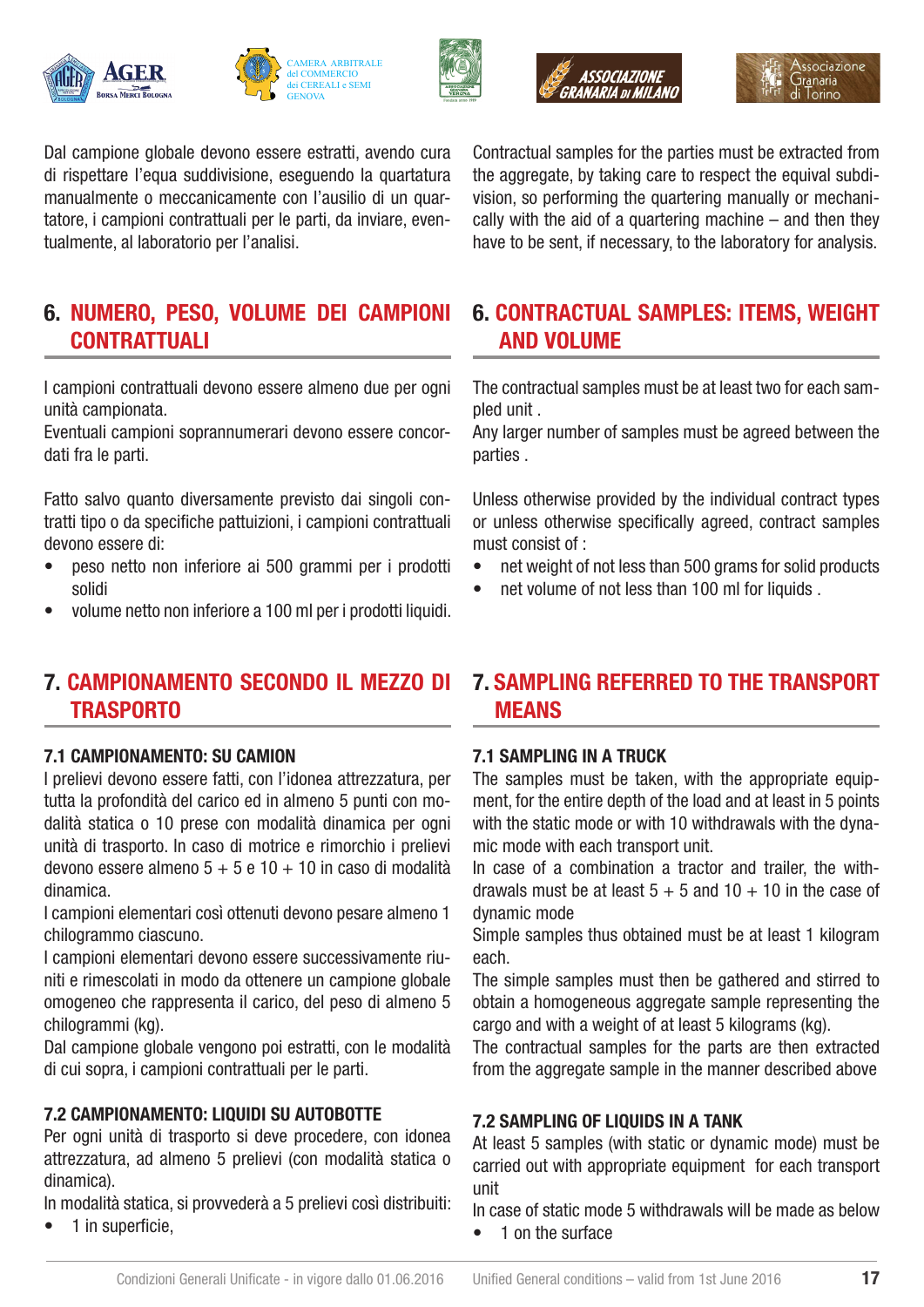







- 3 ad altezza intermedia
- 1 sul fondo.

I campioni elementari così prelevati, del volume di almeno 500 ml ciascuno, devono essere successivamente riuniti e rimescolati in modo da ottenere il campione globale omogeneo, che rappresenta il carico, di almeno 2,5 litri.

In alternativa è possibile utilizzare la cosiddetta "sonda Marsigliese" che permette, con un solo prelievo, di effettuare un campione medio su tutta la massa avendo cura, anche in questo caso, di avere un campione omogeneo globale di almeno 1 litro, che rappresenta il carico.

Dal campione globale vengono poi estratti, con le modalità di cui sopra, i campioni contrattuali per le parti.

#### 7.3 Campionamento: altri casi

In caso di magazzini o strutture analoghe o masse rilevanti, i prelievi devono essere eseguiti secondo la seguente tabella:

| Peso in<br>tonnellate della<br>massa<br>da campionare | Fino a 60                          | Da $60 \div 500$                   | Da $500 \div 1.500$<br>(o superiore) |
|-------------------------------------------------------|------------------------------------|------------------------------------|--------------------------------------|
| Numero di<br>campioni<br>elementari                   | 10 <sup>1</sup>                    | 20                                 | 30                                   |
| Peso<br>campione<br>globale (Kg)                      | 10                                 | 20                                 | 30                                   |
| Peso<br>campioni<br>contrattuali                      | 500 g (solidi)<br>100 ml (liquidi) | 500 g (solidi)<br>100 ml (liquidi) | 500 g (solidi)<br>100 ml (liquidi)   |

# 8. CONTENITORI E SIGILLI DEL CAMPIONE **CONTRATTUALE**

I campioni contrattuali devono essere confezionati in contenitori ermetici e sigillati.

I contenitori utilizzati per la conservazione del campione contrattuale devono:

#### 1. essere:

- puliti, asciutti ed esenti da odori estranei
- realizzati con materiali che non contaminino i prodotti da campionare
- 3 at intermediate- height
- 1 on the bottom.

The simple samples thus taken with a the volume of at least 500 ml each must then be gathered and stirred so as to obtain the homogeneous aggregate sample , which represents the cargo, with a volume of at least 2.5 liters.

The so-called " Marseillaise probe " can be used as an alternative: with only one withdrawal, it allows to carry out an average sample of the whole mass and to take care (also in this case) to have a global homogeneous sample of at least 1 liter, which represents the cargo.

The contractual samples for the parts are then extracted from the aggregate sample in the manner described above

#### 7.3 OTHER SAMPLING CASES

In the case of warehouses or similar structures, or large masses, the withdrawals must be carried out according to the following table:

| Weight of the<br>mass to sample<br>(in metric<br>tonnes)             | up to 60                         | from 60 to 500                   | from 500 to 1500<br>(or over)    |
|----------------------------------------------------------------------|----------------------------------|----------------------------------|----------------------------------|
| Number of<br>simple samples                                          | 10                               | 20                               | 30                               |
| <b>Weight of</b><br>aggregate<br>sample (Kg)                         | 10                               | 20                               | 30                               |
| <b>Minimum weight</b><br>and volume of<br>the contractual<br>samples | 500 g (solid)<br>100 ml (liquid) | 500 g (solid)<br>100 ml (liquid) | 500 g (solid)<br>100 ml (liquid) |

# 8. SEALS / CONTAINERS OF THE CON-TRACTUAL SAMPLE

The contract samples shall be packed in airtight sealed pots. The pots used for storage of the sample contract must:

1. be :

- clean, dry and free of extraneous odors
- made from materials that do not contaminate the products to be sampled